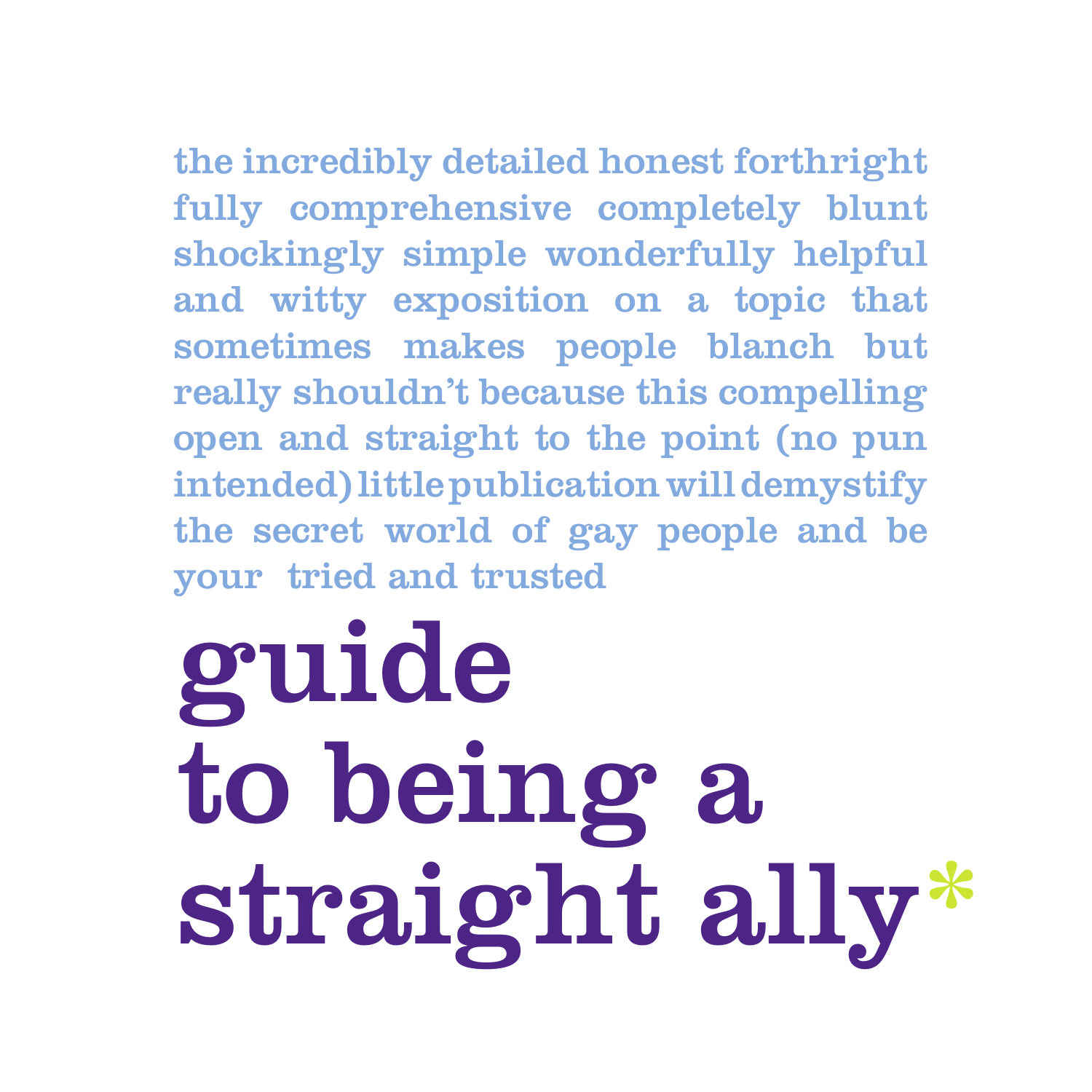# 66

I remember learning about the civil rights movement and other social movements for equality in school and thinking to myself, 'Well, if I had been an adult then, I would have stood up and done the right thing.'

Now I am an adult, I see inequality and I know I should do something, but it is just not that easy. I have so many questions and fears and I am just not sure where – if anywhere – I belong in the gay rights movement.

Katie, 29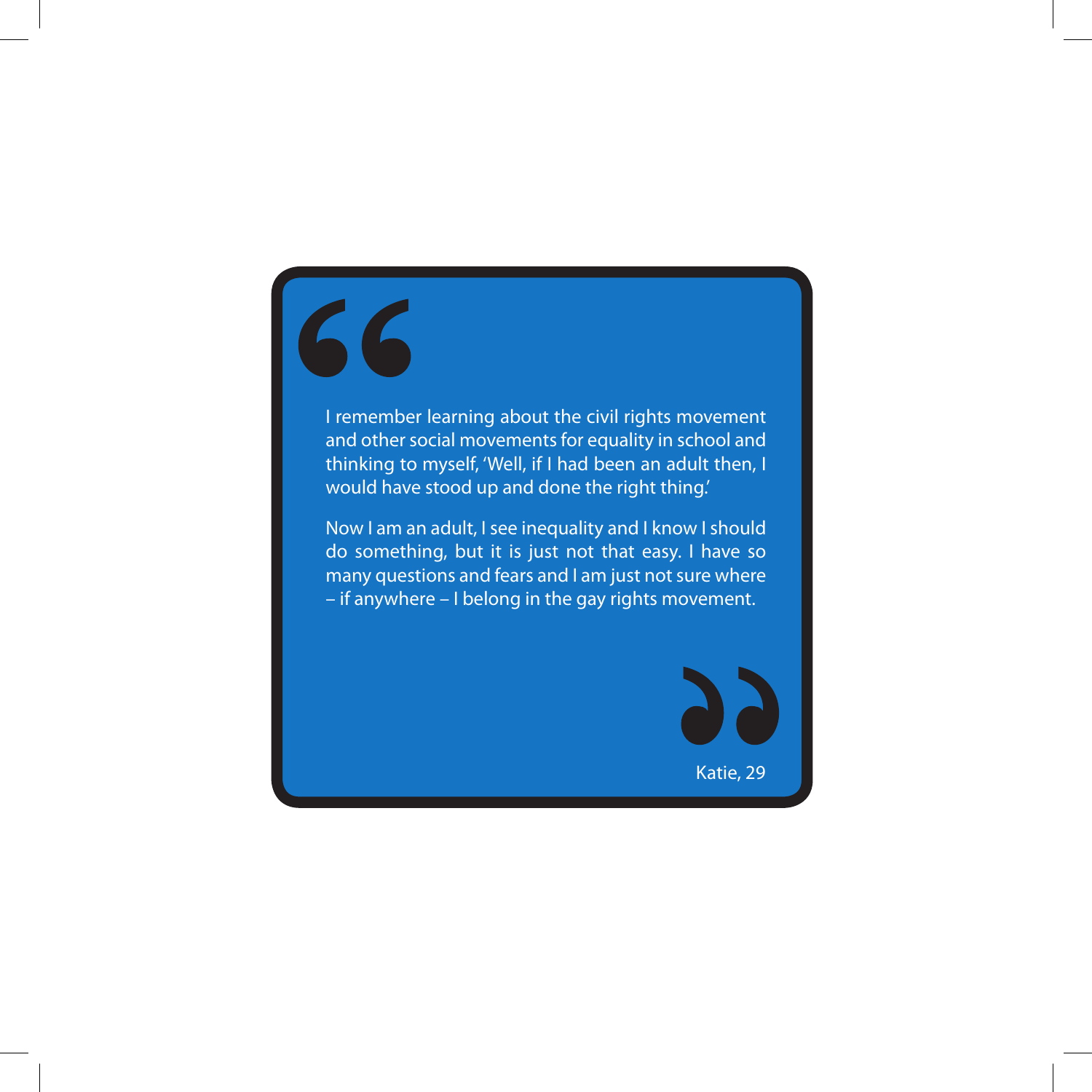## Sound familiar? Feeling the same way?

You've come to the right place.

#### Welcome.

Straight for Equality is an invitation and opportunity for people who want to stand up for gay, lesbian, bisexual and transgender (GLBT) equality but are not sure how. Through education, Straight for Equality will empower straight people in supporting and advocating for GLBT equality in their home, workplace and community.

The GLBT community cannot achieve equality without support from smart, energetic, compassionate, and dedicated straight allies…people just like you. We know that there are lots of barriers that may keep people from getting involved, and that's why we're here. This booklet is the first step to getting past them.

## Got questions?

We'll answer them. Whether it is through our website, printed materials, in-person presentations, or suggested resources, we have answers.

## Got concerns?

That's natural—and healthy! We'll do what we can to resolve your concerns and introduce you to people who have or had the same concerns as you.

# Don't know how to get involved?

The **Straight for Equality** team has collected suggestions, both big and small, for how to stay informed, get involved and make a difference. You'll find some of those things in this guide.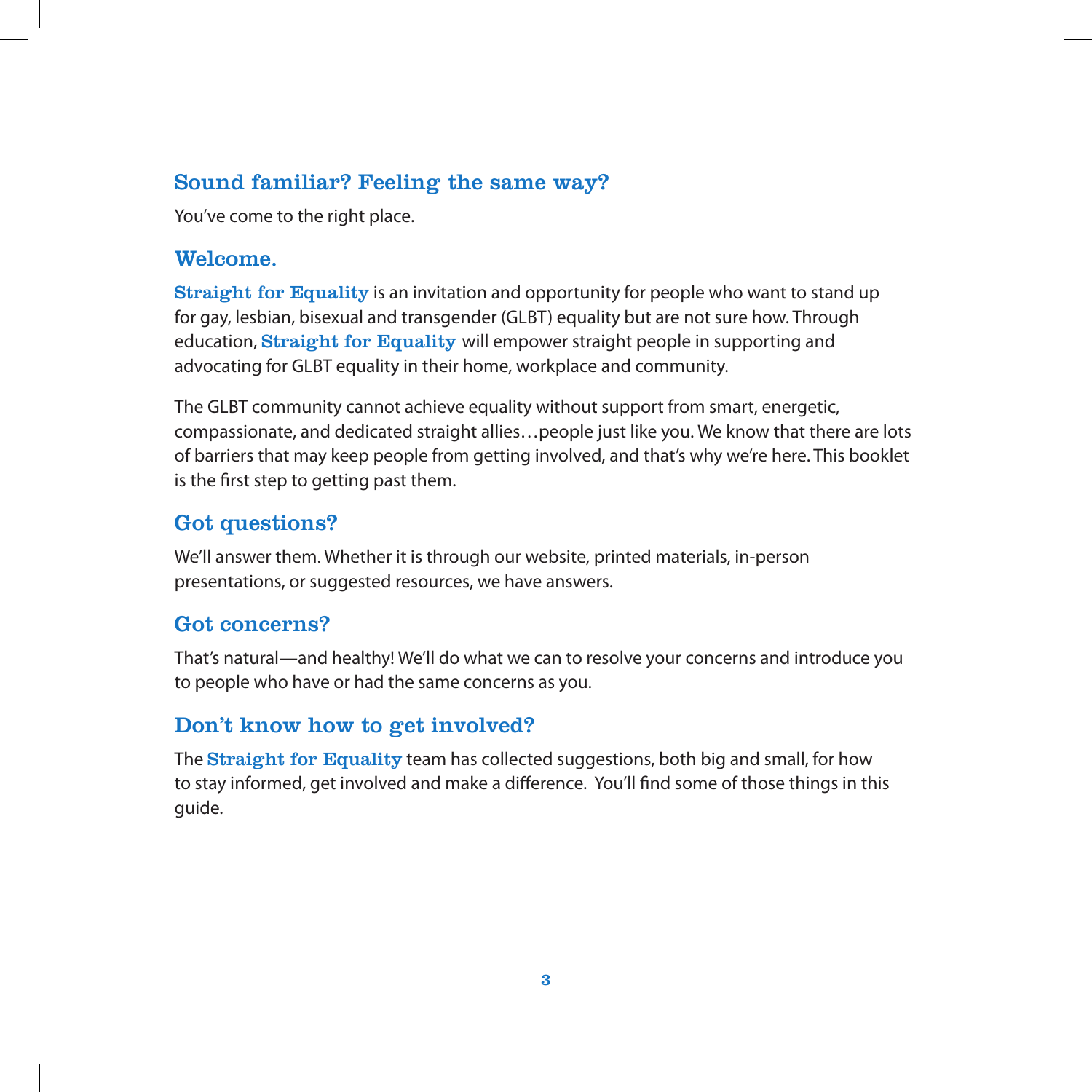# **Straight for Equality** isn't about politics or politicians, Republicans or Democrats, radical activists or peacekeeping pacifists.

It is about creating a place where all people who care about equality can openly discuss and resolve the barriers they face to becoming an ally, get specific recommendations for action, and learn how to assist others—whether it is friends, family members, coworkers or community members—in becoming conduits for change.

### Straight allies (and potential allies), your time has come.

Getting started is easy. Here are the first five ways you can start moving equality forward for your gay, lesbian, bisexual and transgender friends today!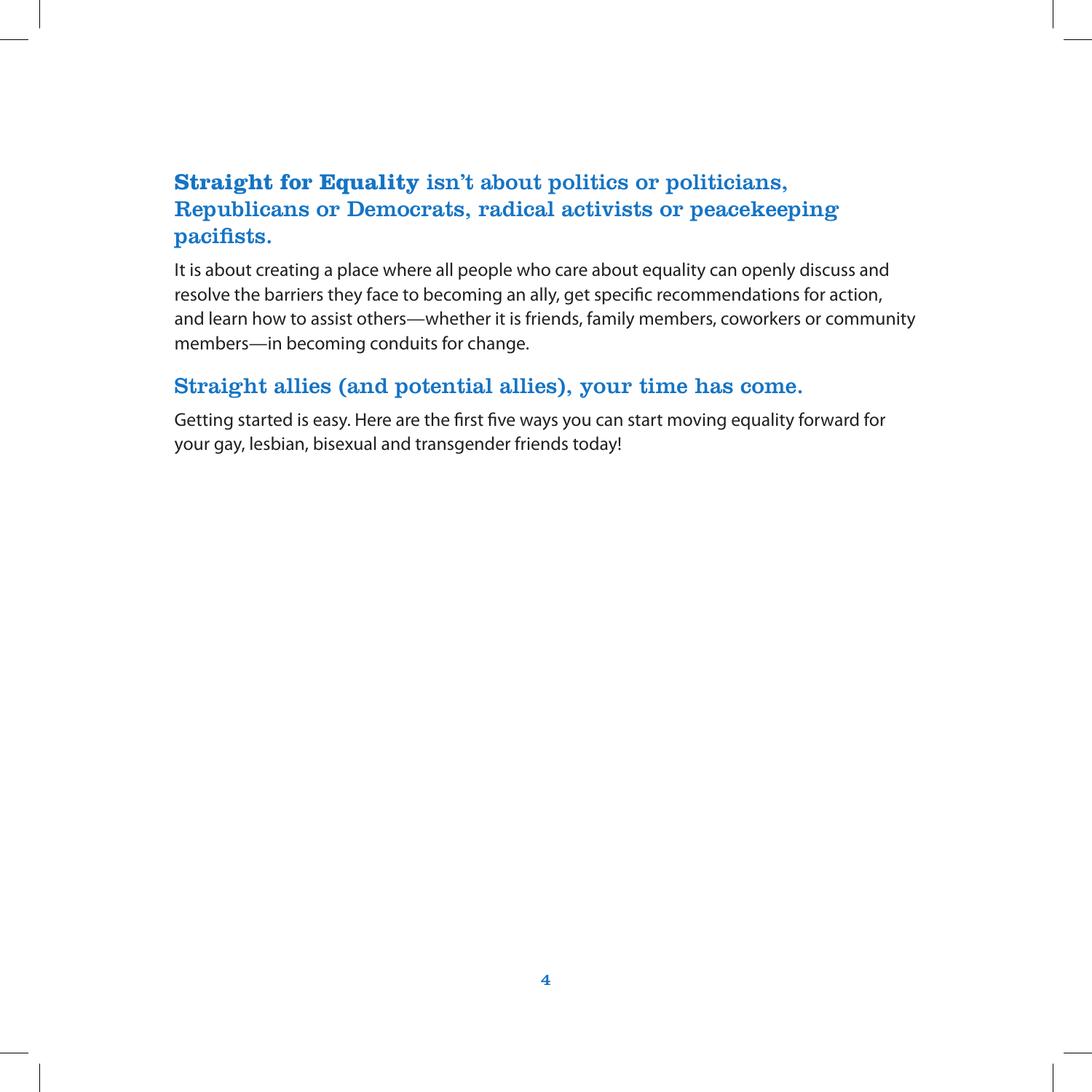# Equality guideposts

Here are some nifty icons to help identify things you might face on your journey to becoming a straight ally.



#### Stumbling Blocks

Caution with a twist. Read real-life stories from people about how they struggled to understand a situation, confronted a fear, or tried something new. They're good reminders that you're not alone in the "coming out" process as an ally.



#### Phone-a-Friend

Get quick access to great resources that can help you get past your stumbling blocks and back on the road, straight to equality.



#### Your Invitation

Learning more about how to be a powerful straight ally opens up a whole new set of opportunities for you to change your world. Take advantage of these invitations to try something new and help move equality forward.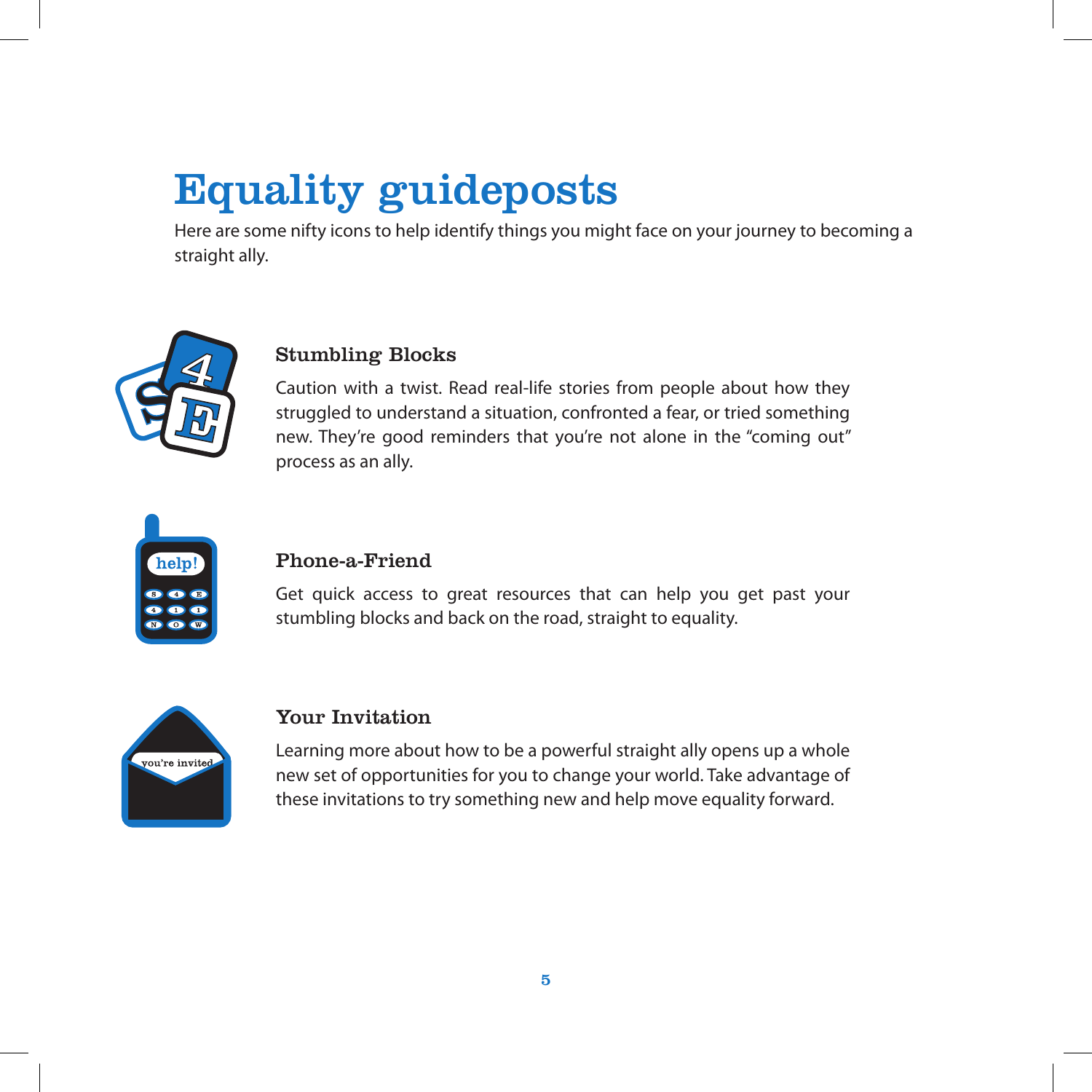On the way to meet some friends yesterday, I overheard someone on the bus saying that 'homosexual' was an offensive term. So after several days, I got up the nerve to ask one of my 'homosexual' friends what exactly he wanted me to call him.

He said, 'I prefer that you call me Jim, but if you must refer to my sexuality, 'gay' is preferable.'

I asked why I shouldn't use 'homosexual' and Jim said, 'How would you feel if you were reduced down to what happens in the privacy of your bedroom?'

I laughed because suddenly I got it. Even though it was tough at first, I was really glad that I asked the question.

Alex, 32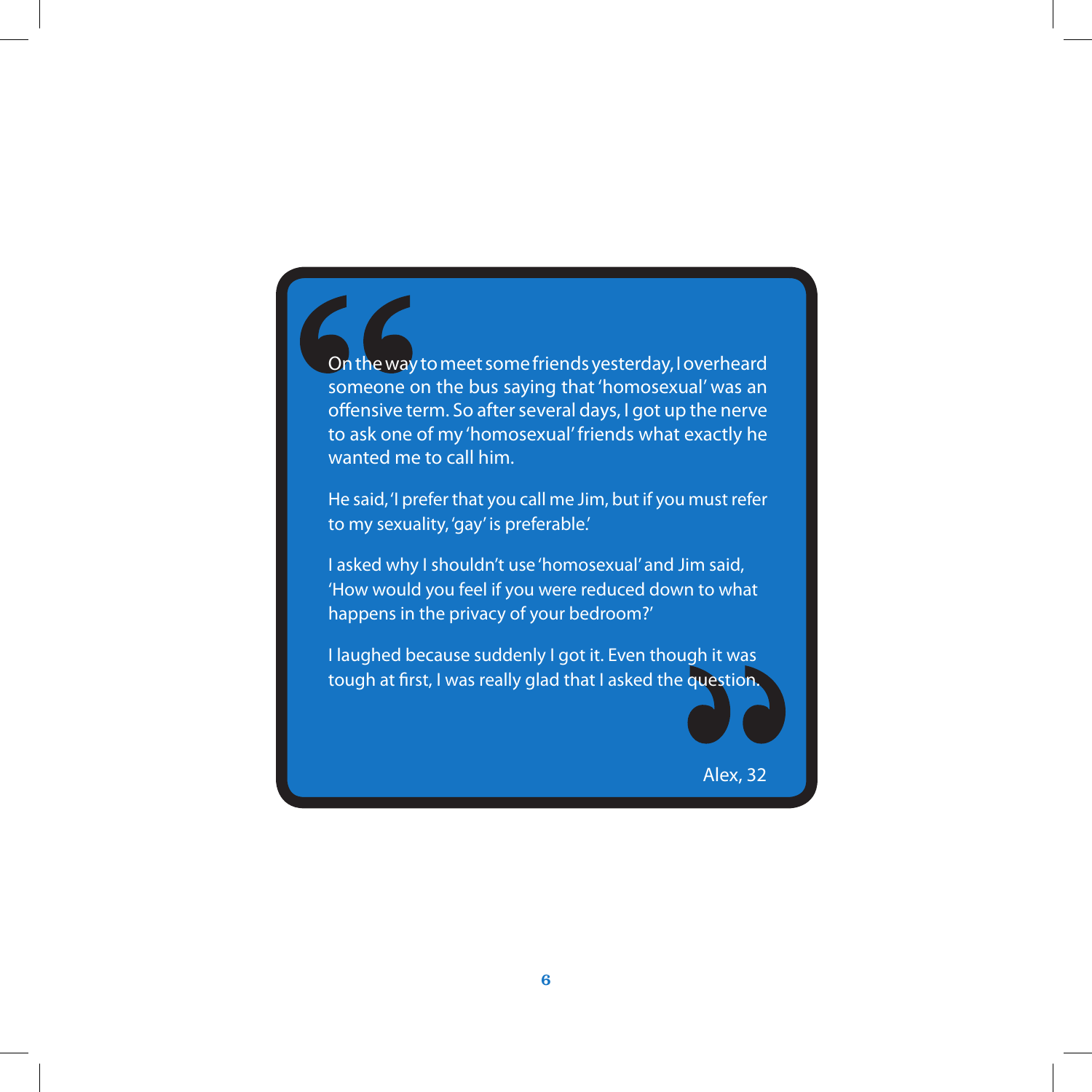# Step one: stay informed

Don't know what to call people?

Don't know what's going on with "GLBT issues"? (Wondering what's up with all of those letters anyway?)

Confused about definitions?

Unsure if you're about to say something that's going to offend?

### It's ok. We've all been there…and there's a way to feel better.

You can ask—in fact, the best thing to do is ask.

One of the best ways that you can demonstrate your interest in being an ally is to get—and stay—informed. Ask questions, do research, and be honest about what you want to know. Our GLBT friends, neighbors, and coworkers are not so different from us, but there are differences that you need to understand so you can help others get on the same page.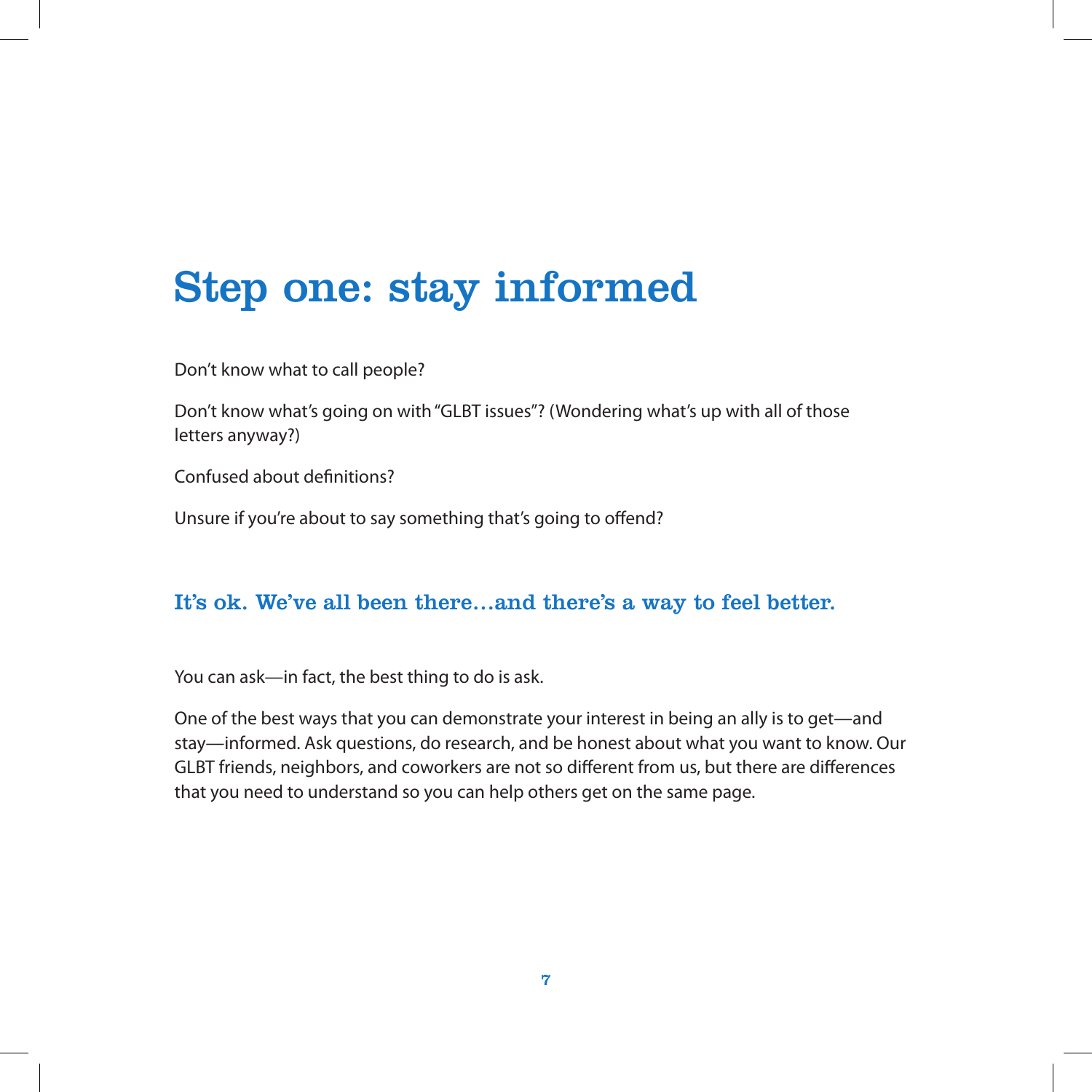

#### Stumbling Block: "I was just embarrassed."

Denise, 35, said this: "My city was voting on an employment nondiscrimination bill, but I didn't know what it was! I knew it involved gay people somehow, but I was too embarrassed to ask. What if someone thought I didn't know because I didn't care?

So I went online and Googled 'Cleveland and gay' and learned that you can actually be fired for being gay! Who knew?"

When you hear about an issue on the news that you don't understand, look it up or ask a friend. When a gay friend uses a term that you don't understand—like "queer"—ask. Why exactly are there rainbow flags all over the Pride parade each year? Is this about a culture? Look it up online. Chances are that your friends and colleagues will be pretty impressed that you took an interest in wanting to say the right thing or to understand what's going on.



#### Phone a friend: Find out online!

Maybe you don't feel comfortable asking directly—many people don't. After all, some things are personal. There are lots of ways to get past this issue. Here are a few great online resources that you can look at for background information and answers.

Media — Gay and Lesbian Alliance Against Defamation (GLAAD): glaad.org Workplace — Out & Equal Workplace Advocates: outandequal.org Politics — National Gay & Lesbian Task Force: thetaskforce.org Gender Identity — National Center for Transgender Equality: nctequality.org Parenting — American Psychological Association: apa.org/pi/parent.html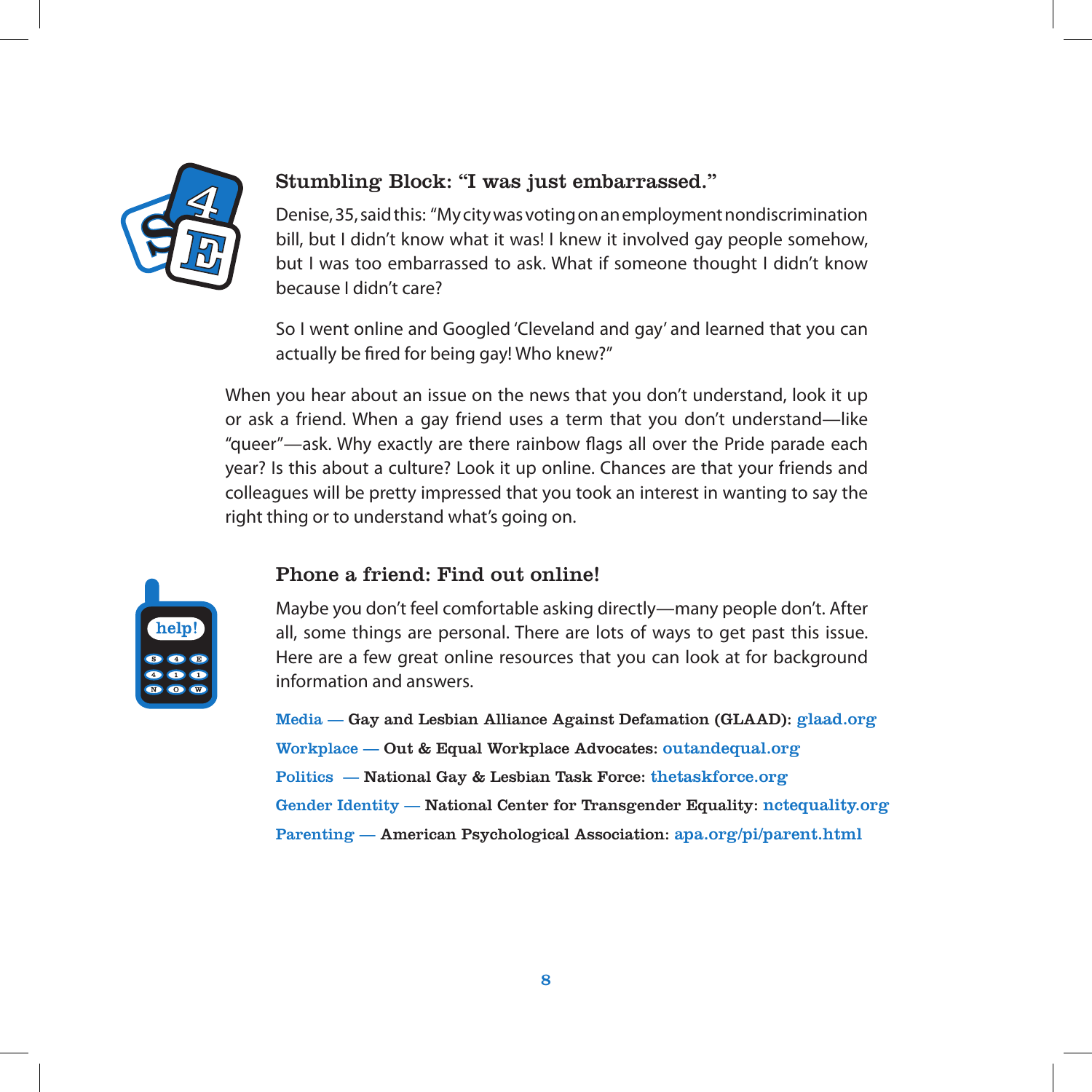So whether you're looking it up online, heading to the library, or having a real one–on–one conversation, getting informed is the first step in becoming part of the GLBT and Ally community.

# Remember: Rome wasn't built in a day.

You don't need to learn everything at once before you can participate. Missing some terminology or not knowing everything about gay marriage (which, for the record, you should refer to as "marriage equality" or just plain old "marriage") doesn't mean that you're any less of an ally. It means that like most people, you're learning something new each day.

Still looking for some help on getting the right words? Check out the Straight for Equality glossary at www.straightforequality.org.



## Your Invitation:

## Your first invitation asks you to push the envelope a bit.

Once you've learned a preferable term, or figured out something you didn't understand about a particular issue, talk about it.

You don't need to have a big debate—just include it when the opportunity arises next time, whether it's with your GLBT friends or straight coworkers. Start getting comfortable using your new vocabulary.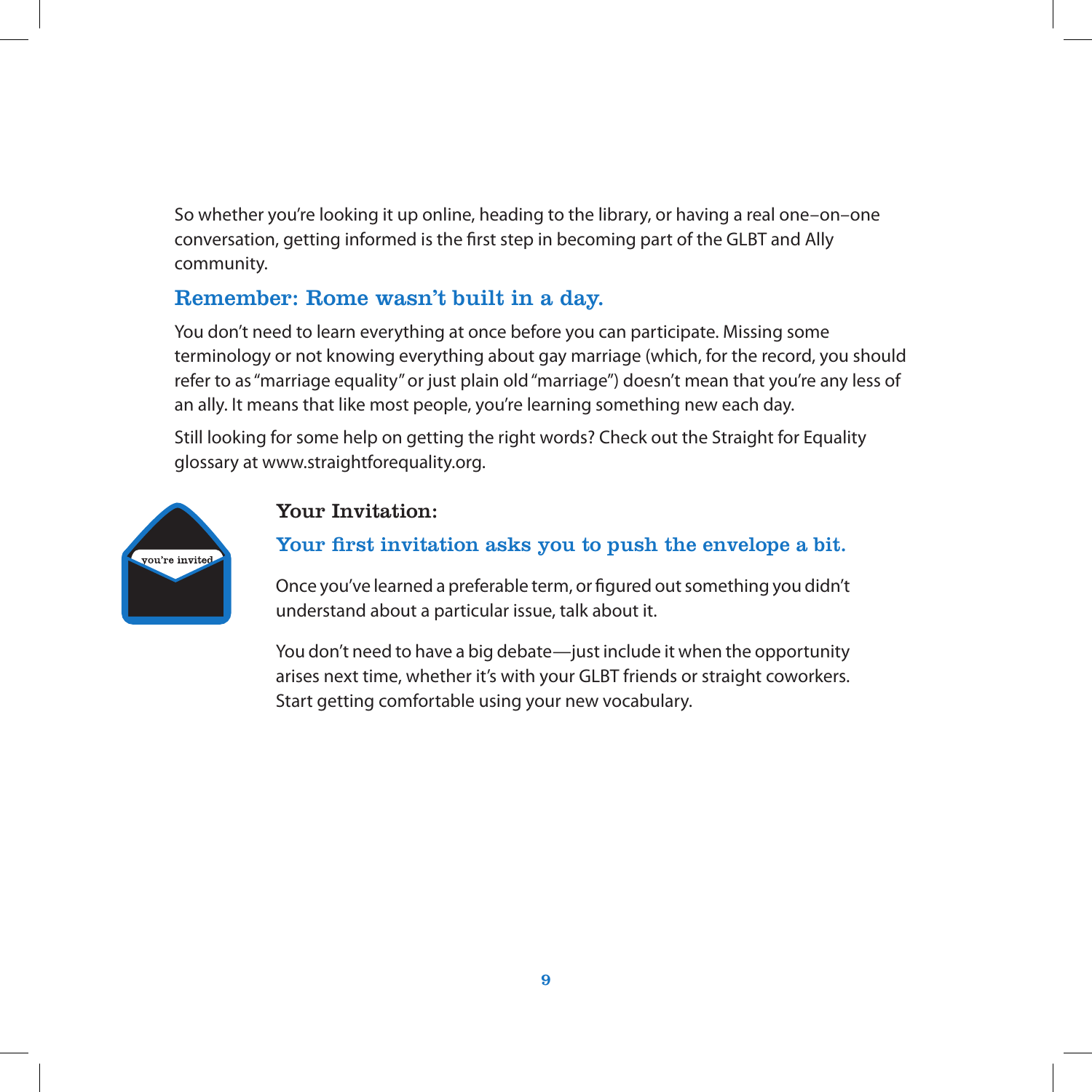# 66

So I was at work and someone told this joke:

'A male–friendly lesbian, a man–hating dyke, Santa Claus, and the Easter bunny are in a race for a \$100 bill. Which one wins?

The man–hating dyke because the other three are figments of your imagination.'

Most people around me were laughing. To this day I really regret not saying, 'Dude, that's really offensive.'

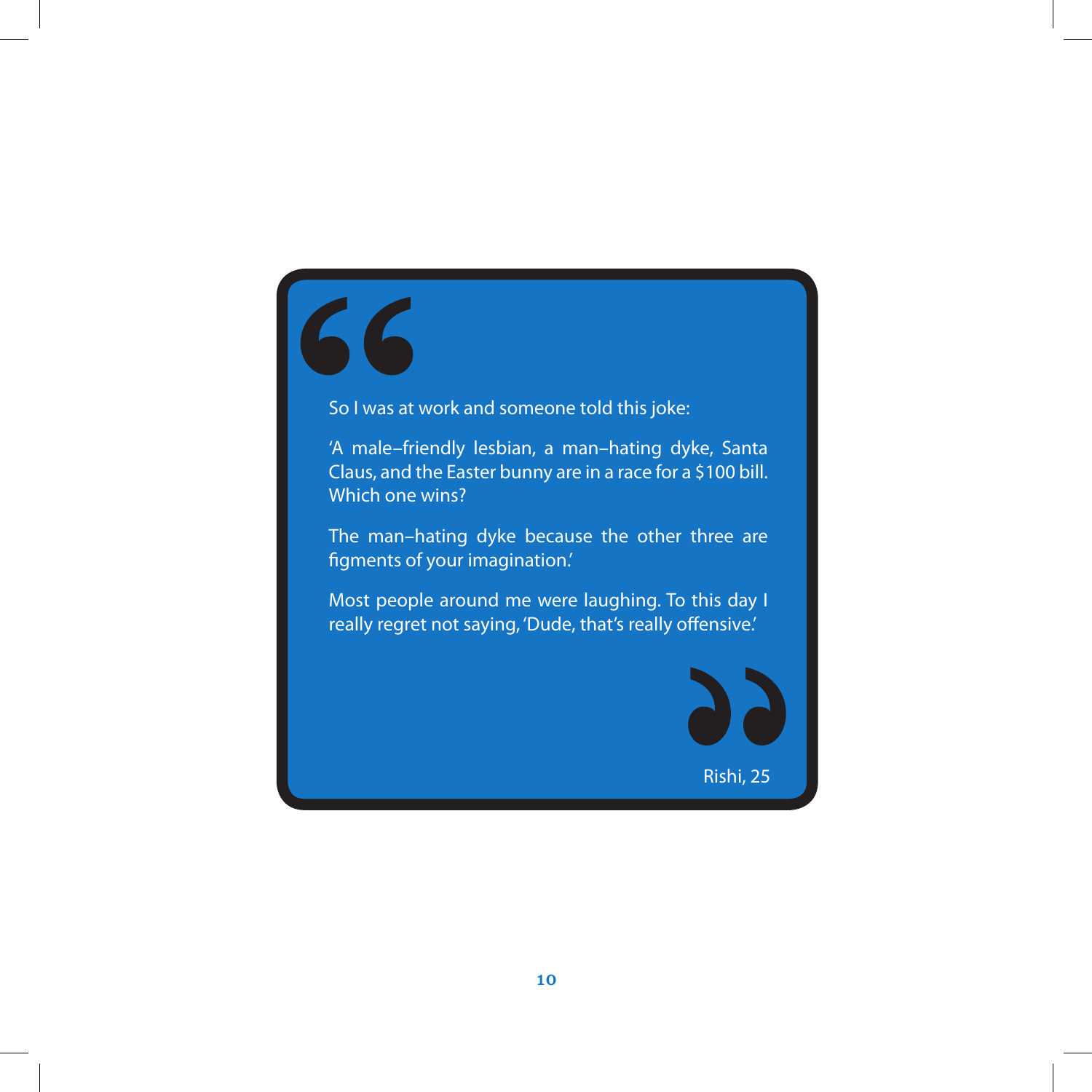# Step two: speak up

Everyone's been there. Whether it is a racist, sexist, or gay joke, we've all heard jokes that we knew were offensive, but—for any one of many reasons—haven't said anything to object. Whether we didn't want to be the PC police, felt frozen because we didn't know the words, or we just didn't want to sound like the downer, we knew something should be said…but didn't.

While some kinds of humor and comments are clearly taboo (most people wouldn't dare make a racist joke at a staff party), jokes about GLBT people tend to continue to slide by without much pushback.

Words hurt, and it makes a huge difference when you speak up. You're educating people around you and demonstrating that you do care about how these "jokes" make people feel.

Think about the one closeted person who heard the comment and felt shame because he couldn't respond. Or think about the woman who has a lesbian daughter and felt she shouldn't respond because she was afraid of her peers' contempt.

### Your courage speaks to them, too.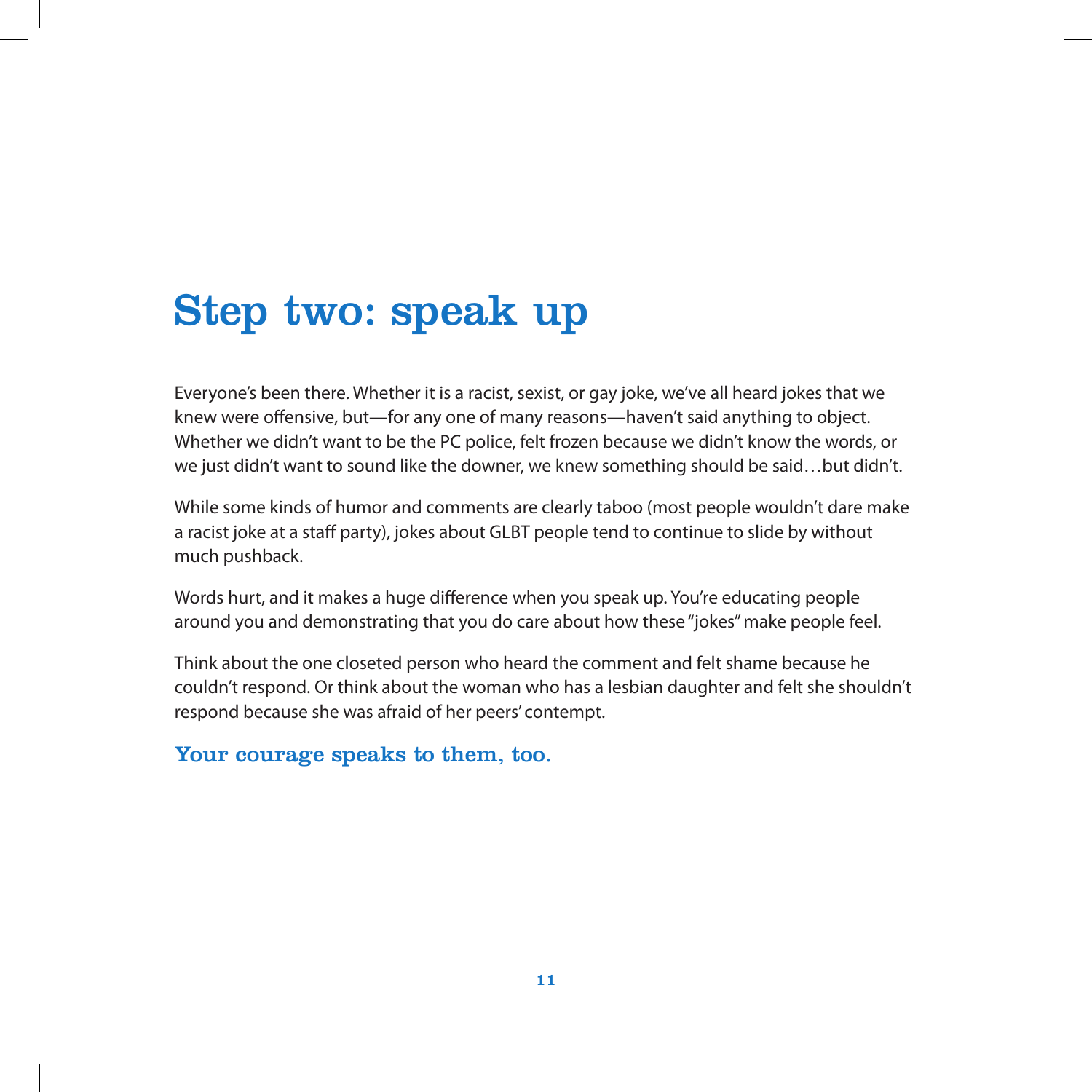

### Stumbling Block: "I didn't want to make her look bad…"

Pat, 42, said, "Every Friday morning we stand around the office kitchen, have coffee, and talk about how great Grey's Anatomy is. My co-worker, Mary, was kvetching about how unfair it was that they fired Isaiah Washington for – what she saw – as his comments about gay people.

I really love Mary—she's my friend and I didn't want to embarrass or make her look bad in front of other people, but I really felt like I needed to say something, so I commented, 'But what if he had used the N-word? Would you be so offended that he was fired then?' At first she seemed annoyed, but later we had a great conversation and she conceded that she never thought about it that way."

So you know that you need to say something, you want to say something, but what do you say?



#### Phone-a-Friend:

How to say, "I object!" without sounding bossy.

#### Use humor.

"Not to be Debbie Downer, but…"

#### Use facts.

"I'm not sure you know this, but…"

#### Make your comment relatable.

"How would you feel if…"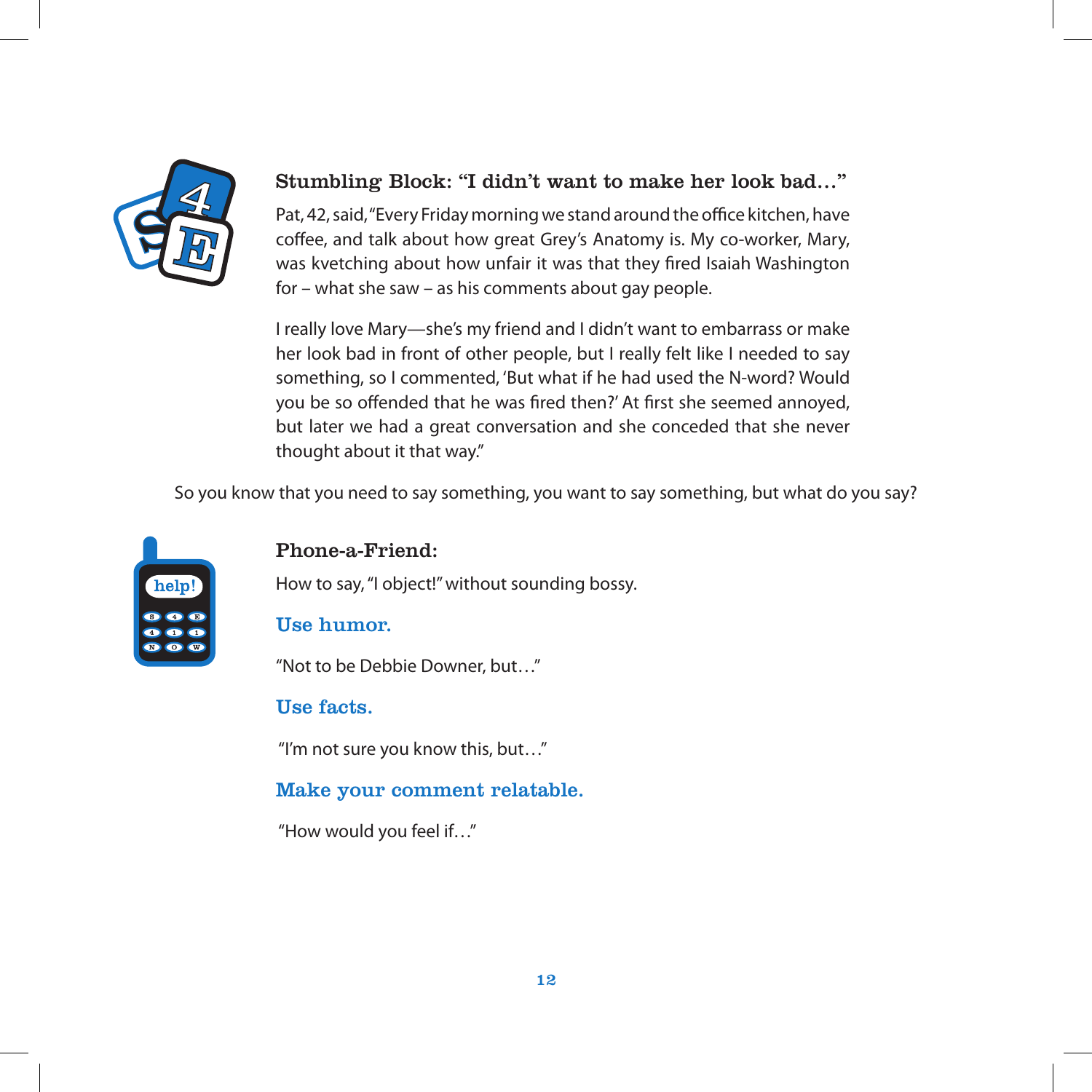It isn't just about jokes. People make huge generalizations—which are often wrong—about the GLBT community all the time. How many times have you heard, "He dresses well, he must be gay." Or "She doesn't like me, so she must be a lesbian." (Ever think that she doesn't like you because of the joke you just told?)

Misinformation and stereotypes are just as harmful and damaging as jokes especially when they go unchallenged and eventually get accepted as "fact."



#### Your Invitation:

#### Be part of the solution even if you're not part of the GLBT community.

The GLBT community needs your help in correcting stereotypes, talking about just how offensive those jokes are, and stopping the use of "acceptable" slurs. Whether it is around the water cooler, at a restaurant, or with your kids on the way to soccer practice, speaking up changes minds. And the more you do it, you'll find that the less your help is actually needed as people on the whole begin to change.

Next time someone cracks a joke at the expense of GLBT people or makes a comment based on a stereotype, use one of the suggestions in the Phonea-Friend to stage your response.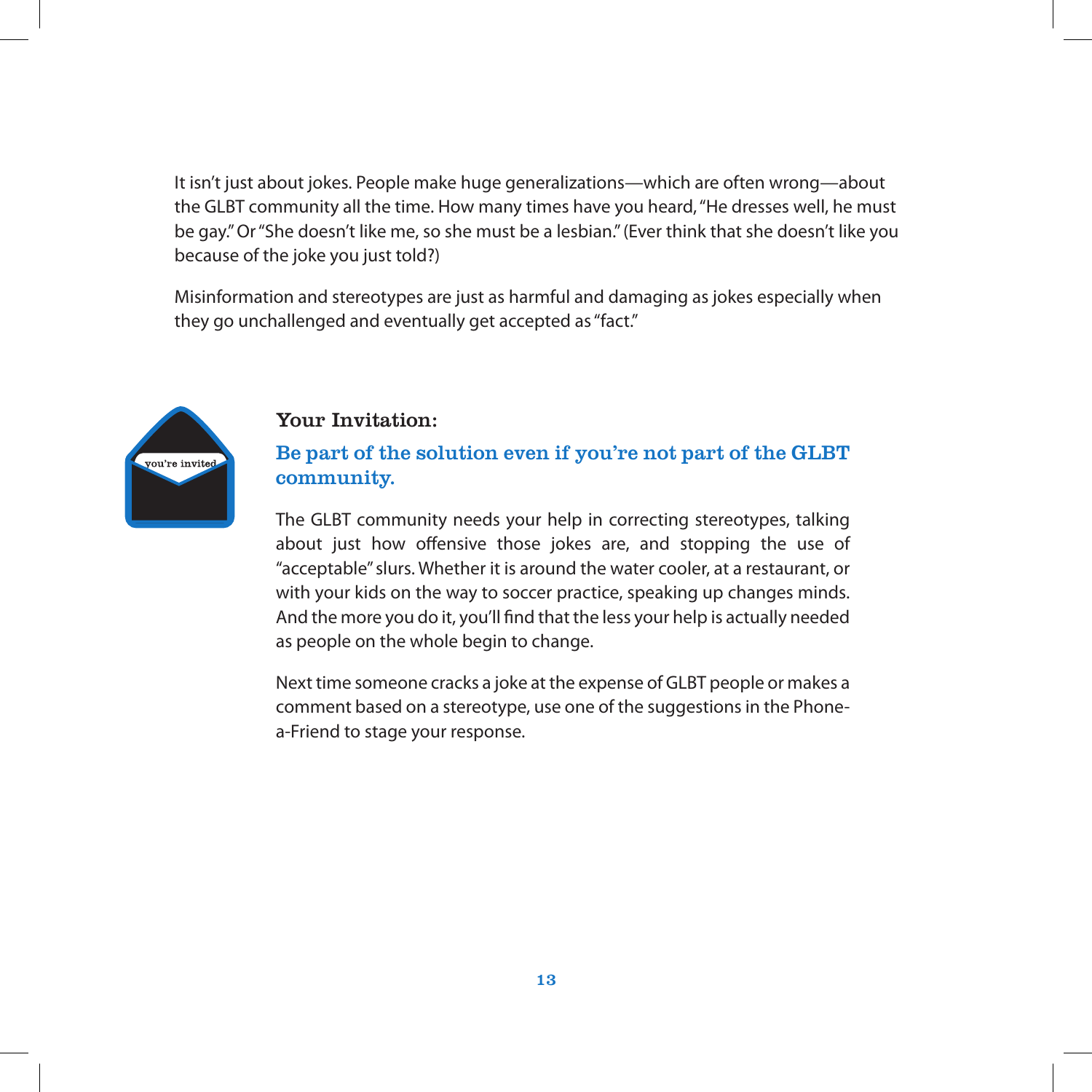I was telling a friend of mine about how my sister is getting married. She was excited and asked, 'Her fiancé…what does he do?'

I didn't want to make her feel put on the spot, so I smiled and said, 'Not *he*—she's marrying a chick!'

We've been friends for years, and I knew that making her laugh a little would be the right approach. I saw the look on her face as she processed what I said and realized that she'd assumed my sister is straight.

She laughed and said, 'So what does this chick do?' Because I spoke up, she knew about my family, no one was uncomfortable, and I felt good about being honest.

Ernesto, 38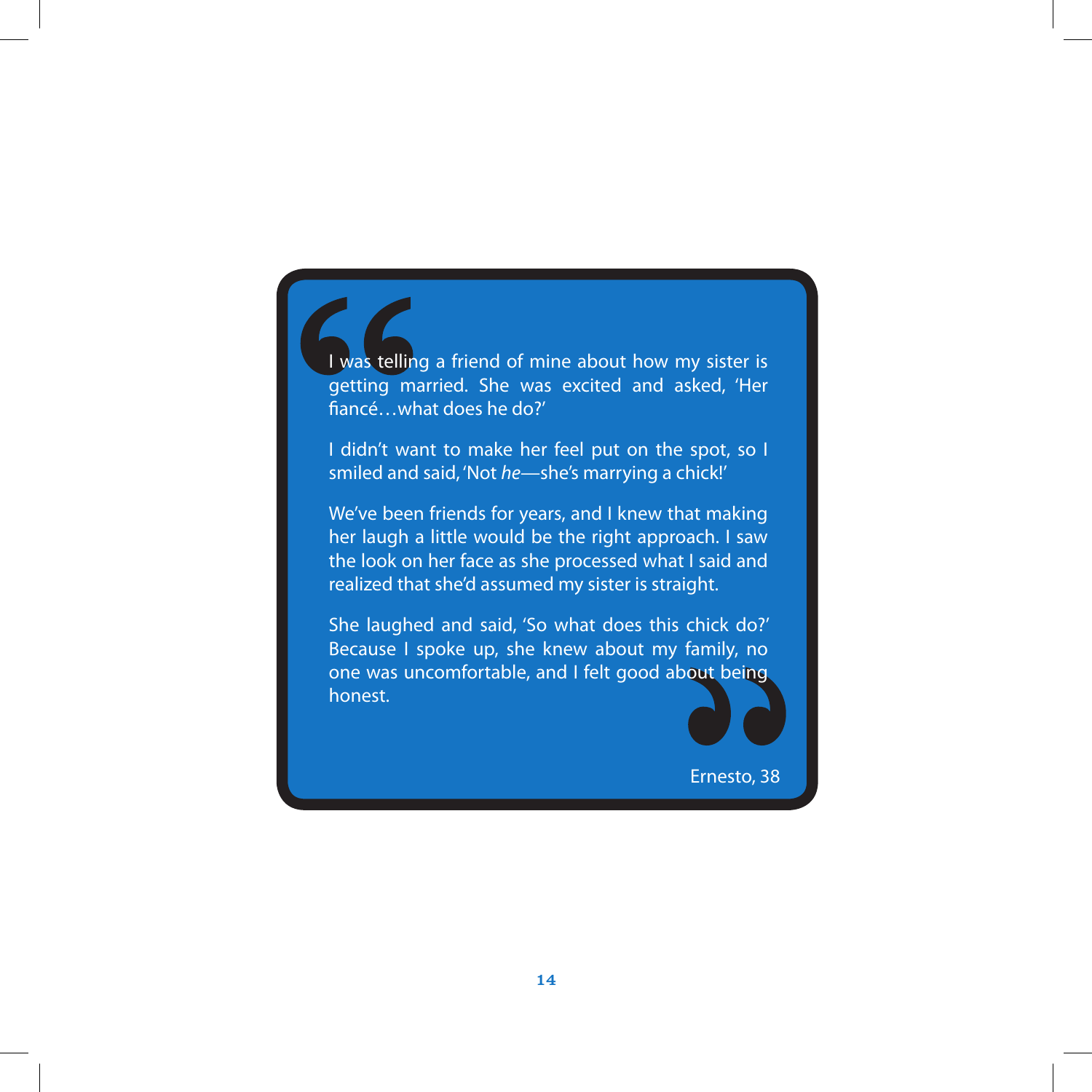# Step three: be honest.

To many people, GLBT relationships are the same… but different. Allies consider GLBT relationships to be just as valid, legitimate, and real as straight ones, but sometimes heterosexual terms don't always seem accurate or they tend to blur the facts.

Sometimes, we might even have the right terms, but we don't use them for fear of making the other person uncomfortable or confused.

#### Are you confused about what words to use? Just ask someone.

Ask what terms your GLBT friends and family prefer—

#### spouse, partner, boyfriend, girlfriend, significant other—

The list goes on, and once you know, your anxiety about picking the right term won't. But once you have the words, it's time to use them.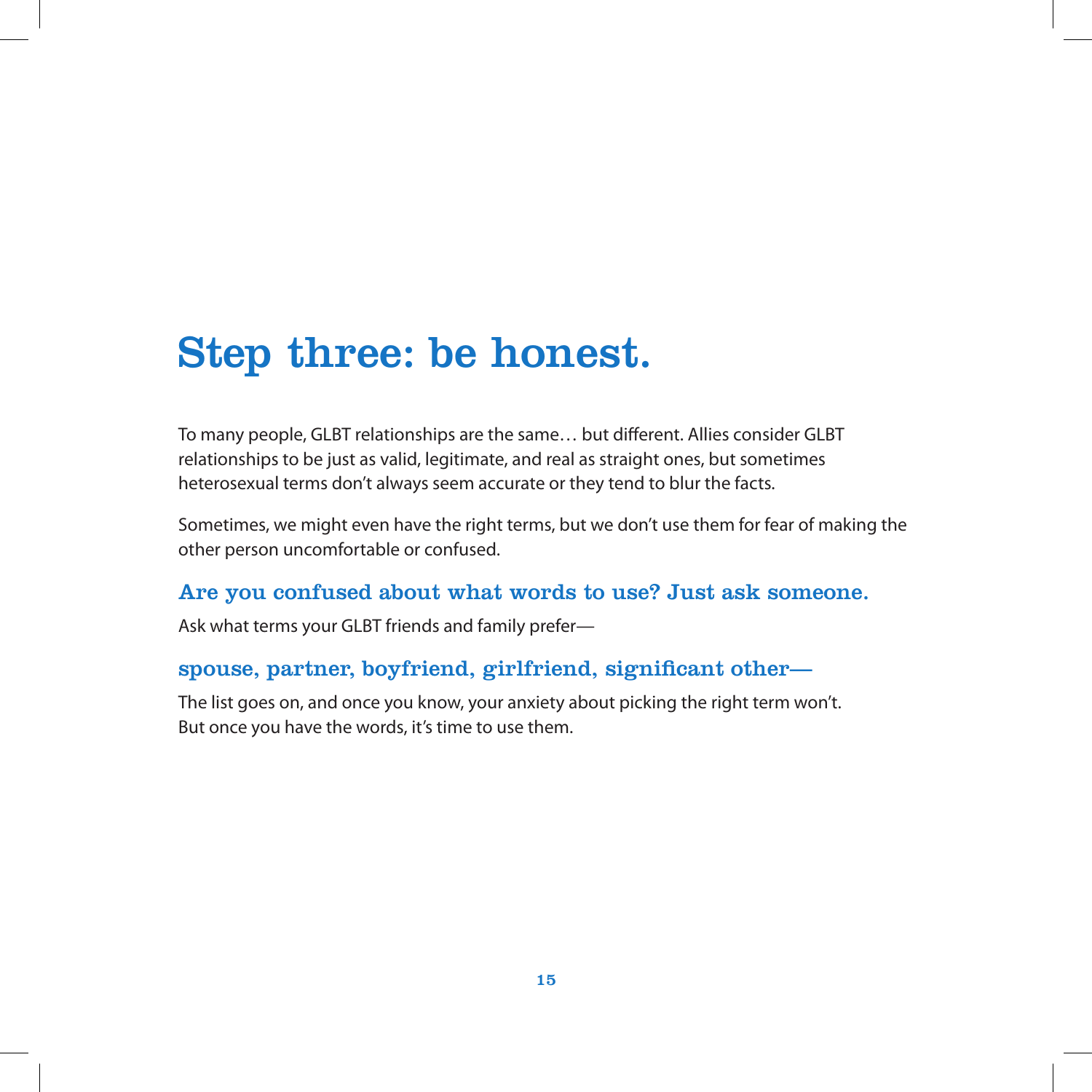

#### Stumbling Block: "I didn't want to make her—or me feel uncomfortable…"

Evelyn, 74, commented, "I was talking to a friend who lives in the same assisted living center that I do. She was telling me about attending her granddaughter's wedding ceremony, and asked how my grandson is doing. I said he's well, but because I didn't want to offend her, I neglected to mention that he and his partner of 10 years just had a beautiful commitment ceremony, which I proudly attended. I love my grandson and his partner, but sometimes I just don't want to risk making other people uncomfortable."

Being honest isn't just about not knowing what terms to use, but about actually speaking about your GLBT family, friends, or even acquaintances once you know the terms. People often assume that they're going to offend someone or have to hold an uncomfortable conversation if they actually mention GLBT people or issues, but more often than not, that isn't the case.

# A recent poll revealed that 4 of 10 Americans have close friends or relatives who are gay.

Another poll showed that more than half of all Americans think that being gay is just as ok as being straight.

# Why not give people an opportunity to talk about it and express their support? (You can do it.)

Even if they don't agree, it certainly wouldn't be the first time you've talked about a difference in opinion with someone. As a straight ally, you can make a difference by helping make these opportunities open up and allowing conversations to happen.

#### Phone-a-Friend: Dear Abby…

One of the places that millions of people have gone for individual advice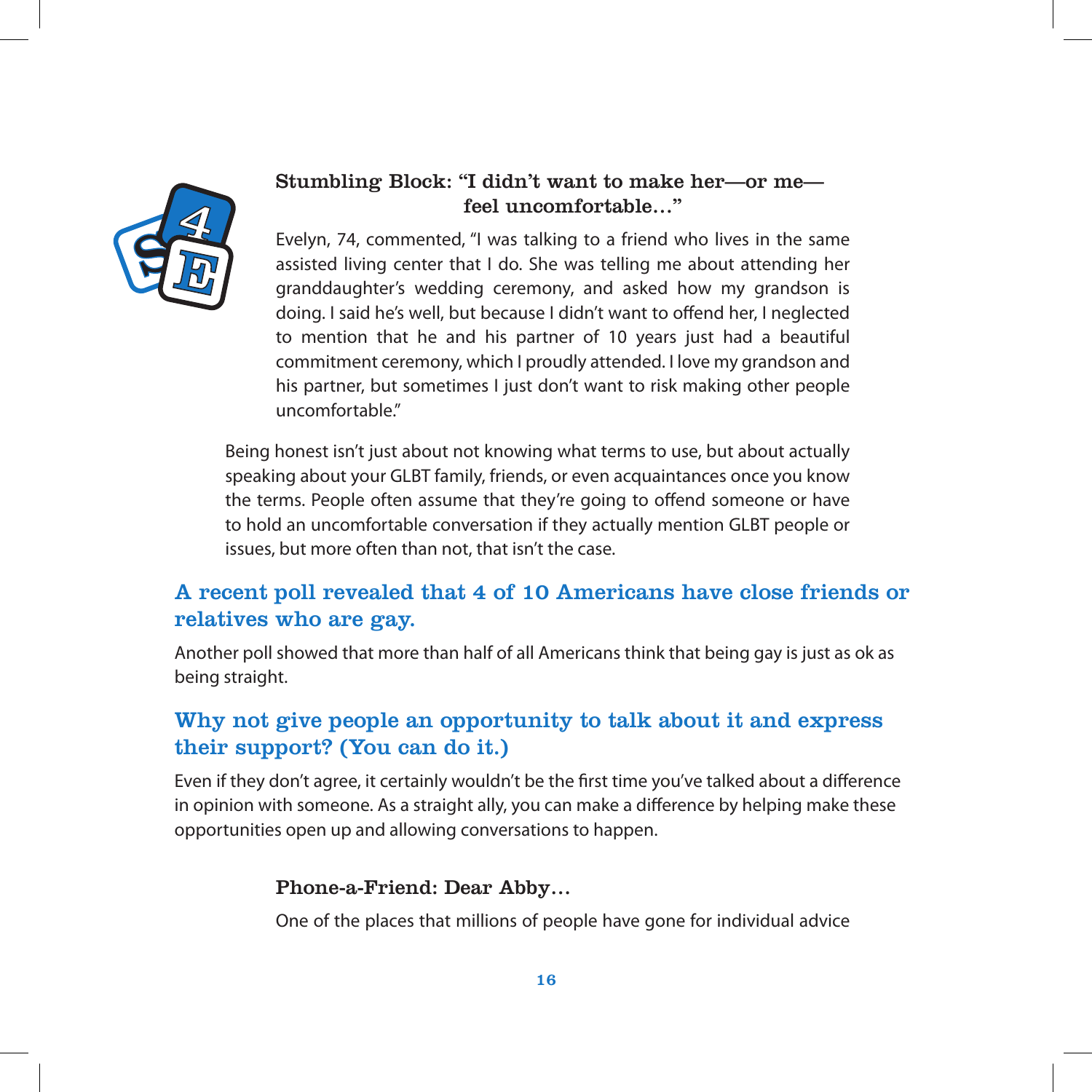

is to one of the highest-profile straight allies in the world. Dear Abby has been dispensing wise words for people since 1956, and often has great suggestions for people in uncomfortable situations. Many times, she's offered guidance on how to talk about issues whether you're a straight ally, family member, or GLBT yourself. Her columns appear in more newspapers each week than any other column in the world, so find her in your local newspaper or go online to dearabby.com.

Maybe you're not ready to have every conversation at every time. Maybe you'll need to test the waters with someone close before you start announcing things at big social situations. That's ok. (By the way, why haven't you told your cubemate at work about how much you love catching new movies with your best friend's partner?)

Here's how to start: when you talk about your GLBT friends, include all the facts—not just the ones that you think people want to hear.



#### Your Invitation:

### Validate terms that GLBT people use by using them yourself.

Sometimes GLBT people and their allies feel forced to omit "telling terms." Don't sacrifice what's right—and an opportunity to change someone's mind or find a new straight ally—just to ensure what you think will be the comfort of the listener. Who's to say they aren't just looking for a chance to be honest with you also?

Get the right terms, use them, and be honest.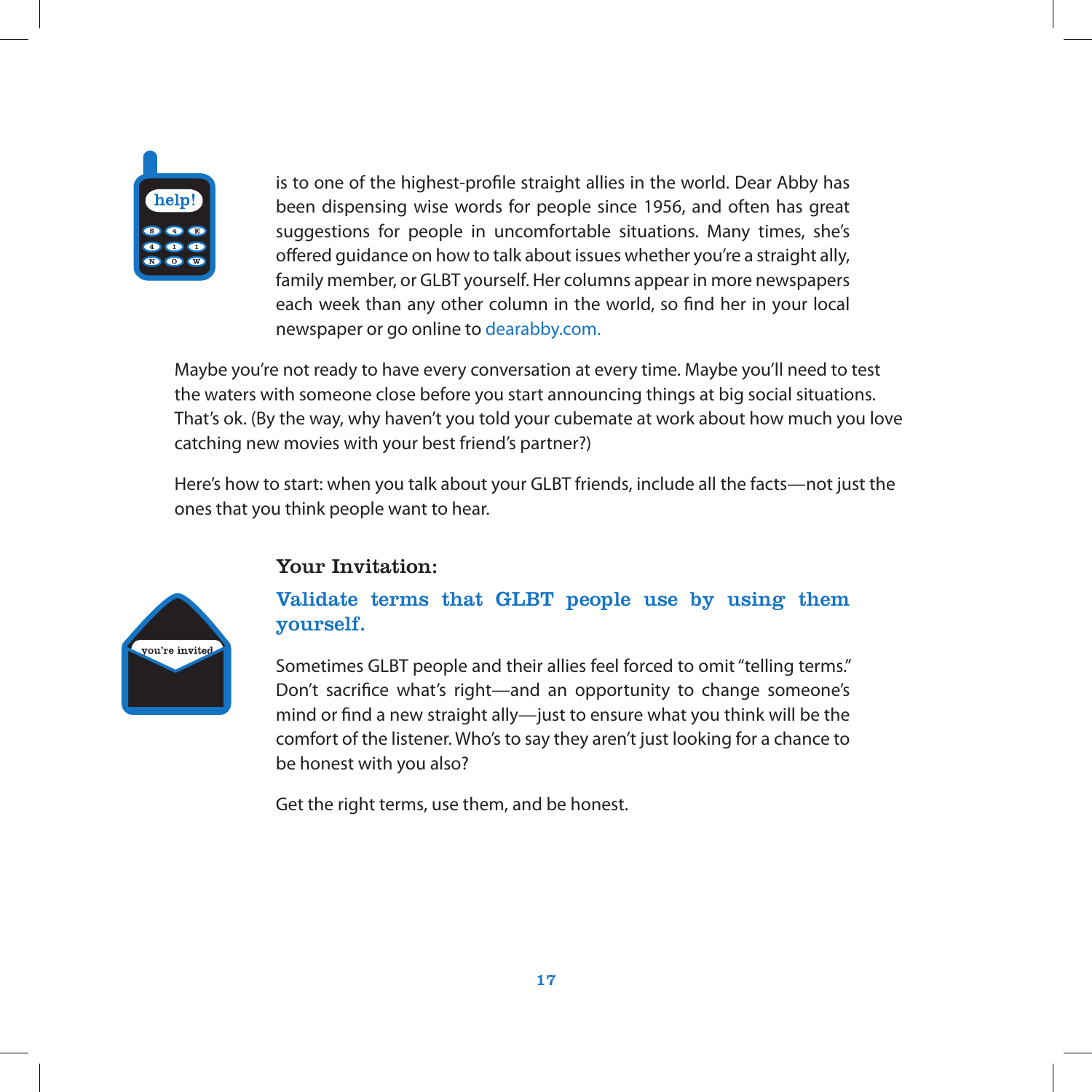# 66

My best friend at work is a lesbian. She recently asked me to join our company's Pride networking group for GLBT and ally employees.

I had actually considered joining so I could openly demonstrate my support, but I wasn't sure that I was really 'invited' to be part of it. Once she asked me and I really thought about it—I knew that was never an issue, and now I'm a proud member of the group."

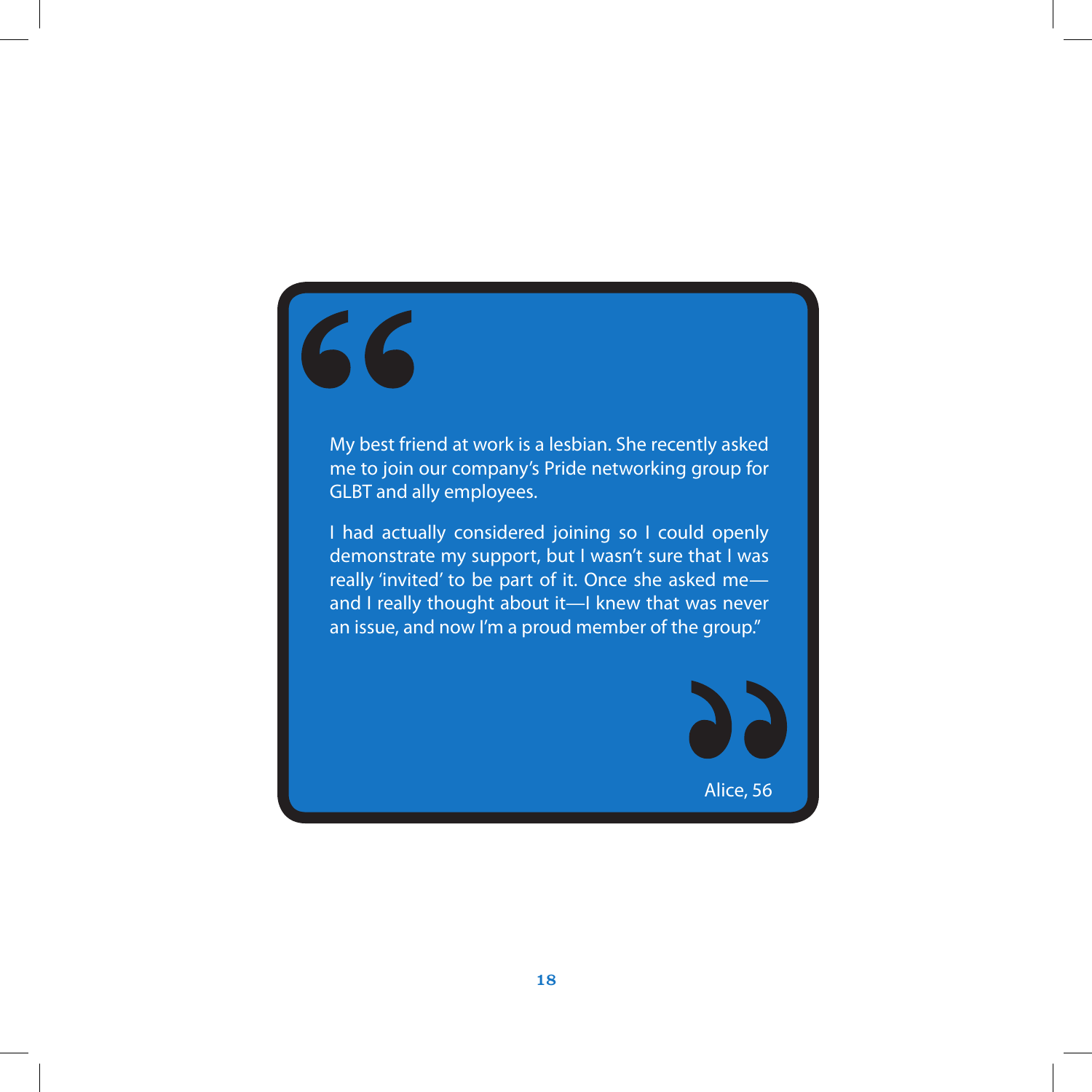# Step four: support equality.

The number of places where a straight ally can express his or her support in small but incredibly meaningful ways is limitless. Your workplace, house of worship, school, or civic organizations offer opportunities to introduce, support, or vote in favor of GLBT-inclusive policies.

### Often, your voice as an ally can carry tremendous weight in these environments in ways that the voices of GLBT people cannot.

Why? Consider these two reasons...

First, many of these places still have policies or cultures that remain unfriendly or restrictive to GLBT people. But the one–on–one, honest and informed conversations that you have can help change this fact.

Second, as an ally, you bring a different perspective to the conversation. Your insistence on equality has a different ring. It *isn't* about you—it is about others, and about doing the right thing.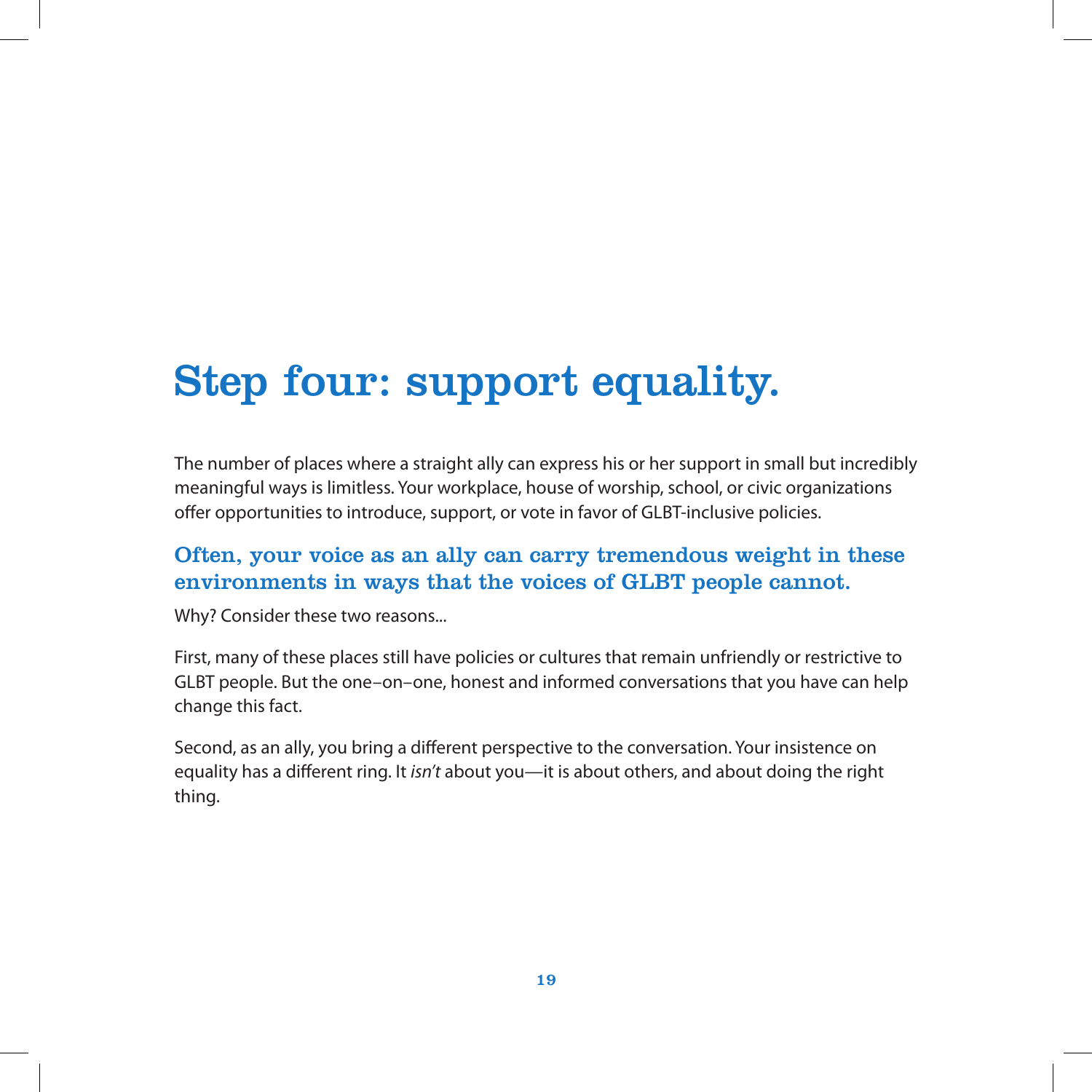

#### Stumbling block: "I thought it would be too political…"

Joe, 45, said, "I'm a teacher. One of the guidance counselors in my school expressed a lot of frustration and even some anger over a new policy that requires counselors to receive special training to help them work with GLBT youth. She was clearly agitated and didn't see why she should have to do it.

My first inclination was to let it go and keep politics out of work. But I thought about how her attitude could affect the kids. So I told her about all the newspaper articles I've read on GLBT youth get bullied, how their fear and shame impacts their grades, and even how their suicide rates were higher. I realized that even though this was a small comment, it was a big help in changing the climate of my school."

As the old adage goes, change starts at home…and at work…and at school. We could go on, but the point is that small changes—like not letting something that sounds wrong go unchecked—matter. Sure, there's a chance that someone will push back on your opinion, but that is just another chance to talk about different—and persuasive—perspectives.

Many workplaces, houses of worship, and organizations are considering policies that help protect GLBT people from discrimination.

## But these changes can't happen without the active, open, and brave support from allies like you.

Unfortunately, there are people intent on making sure that these changes never happen, and they're also vocal and active. If you support your GLBT friends—and equality—you'll counteract their voices and make sure that fairness prevails. After all, if you don't speak up for what's right, how can you know someone else will? Fairness is best not left to chance.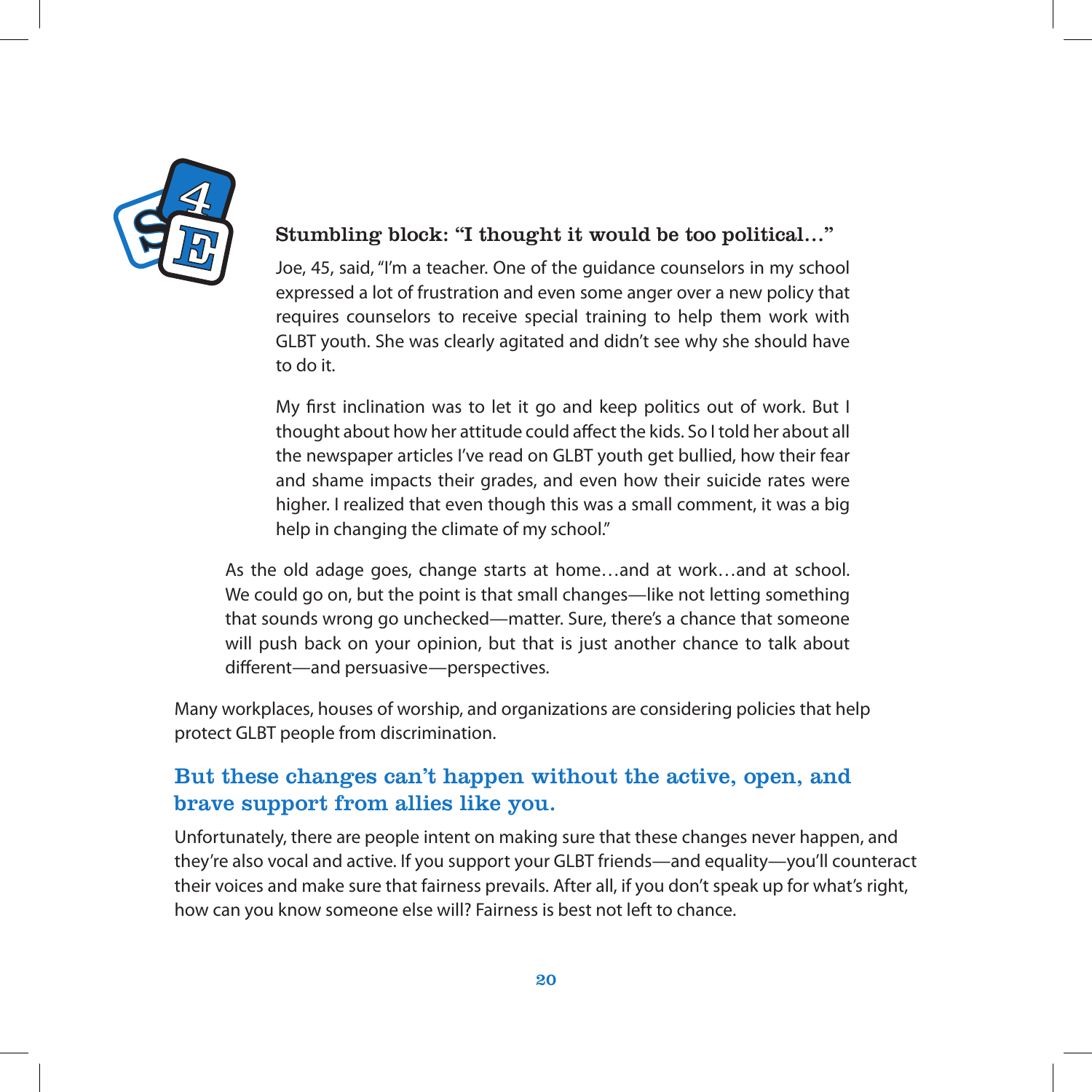

#### Phone-a-Friend: Where do I get the facts?

How do you learn about the policies on GLBT inclusion that exist in your workplace, house of worship, school, or membership organizations? There are several great resources on the web:

Parents, Families & Friends of Lesbians and Gays (PFLAG): pflag.org Gay, Lesbian and Straight Education Network (GLSEN): glsen.org The Institute for Welcoming Resources: welcomingresources.org Human Rights Campaign (HRC): hrc.org/workplace

Once you've done some homework and know where the places that matter to you stand, get active. Join the Pride group at the office, get on a committee at your place of worship that is considering changes, or just be vocal in your social circles. All of your contributions as an ally make a difference, and as you witness positive change, doing it more becomes natural.



#### Your Invitation: Call for backup!

Concerned that you're not quite presentation-ready? The booklet that you're reading holds the answer.

Contact the **Straight for Equality** team by going to our website, www. straightforequality.org and invite them to come to your school, workplace, place of worship, or organization to talk about the importance of equality and the critical role that straight allies can play in achieving it.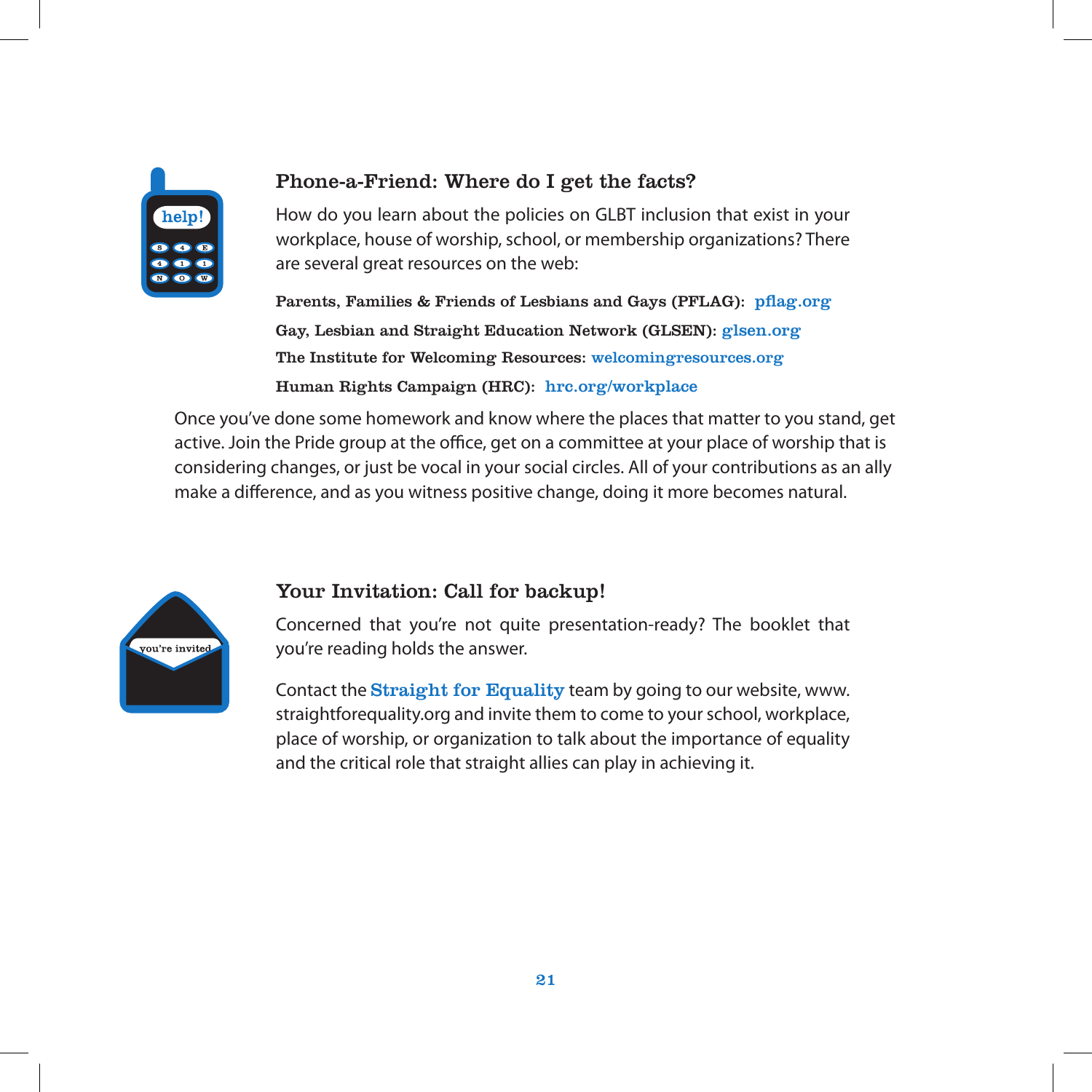# 66

I was on my way to the gay pride parade when my parents called and asked what I was up to for the weekend. At first, I planned on just saying that 'I'm going out' because I didn't want to have to explain what Pride was and why I was going. But then I said it—'I'm going to the Gay Pride parade.'

There was a silence, and my dad said, 'Is there something you want to tell us?'

I replied, 'Yes. I'm a straight ally—and proud of it!''

Stephanie, 21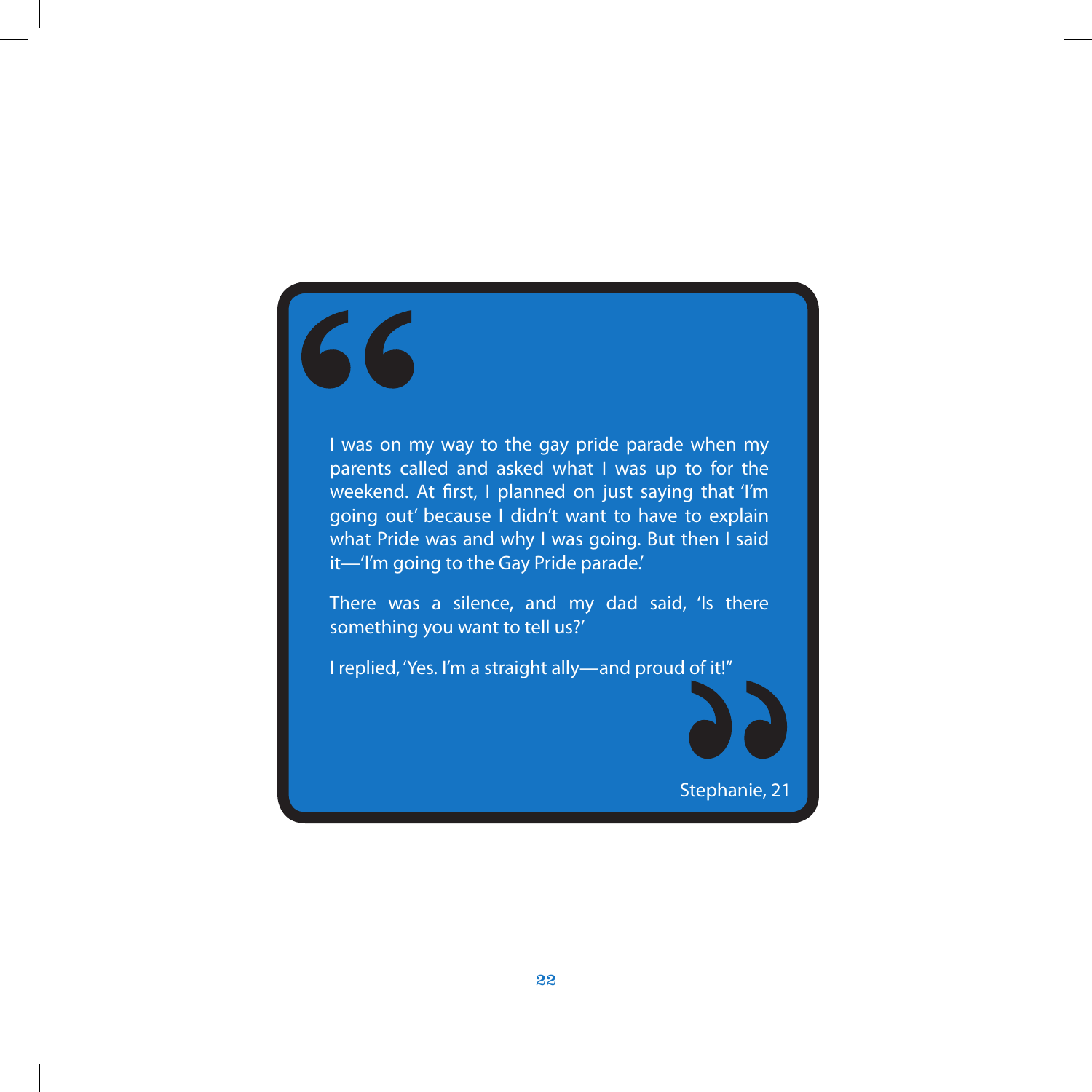# Step five: come out.

Ok. Now that you've gotten informed, spoken up, been honest, and supported equality, if you haven't already, it's time to come out.

#### You heard us: Come out…as an ally, that is.

This isn't always easy. As allies we know that you have some fears, and that's totally natural. Fortunately, we have some answers…

#### What if people think I'm gay?

Yes. Some people may think you're gay. But you do have a voice. Simply clarify that you're a straight ally, or let people assume otherwise. The important point is just to speak up.

#### Am I welcome in this movement?

YES! You're certainly welcome in the equality movement (if you haven't figured that out yet, you might have missed the previous 22 pages). Not only are you welcome, but your help is very much needed—and appreciated.

#### I'm not ready to be an activist for all gay rights, all the time—is there a happy medium?

Yes. Being straight for equality doesn't mean dedicating every moment in your life to GLBT equality, but it means employing the ways that you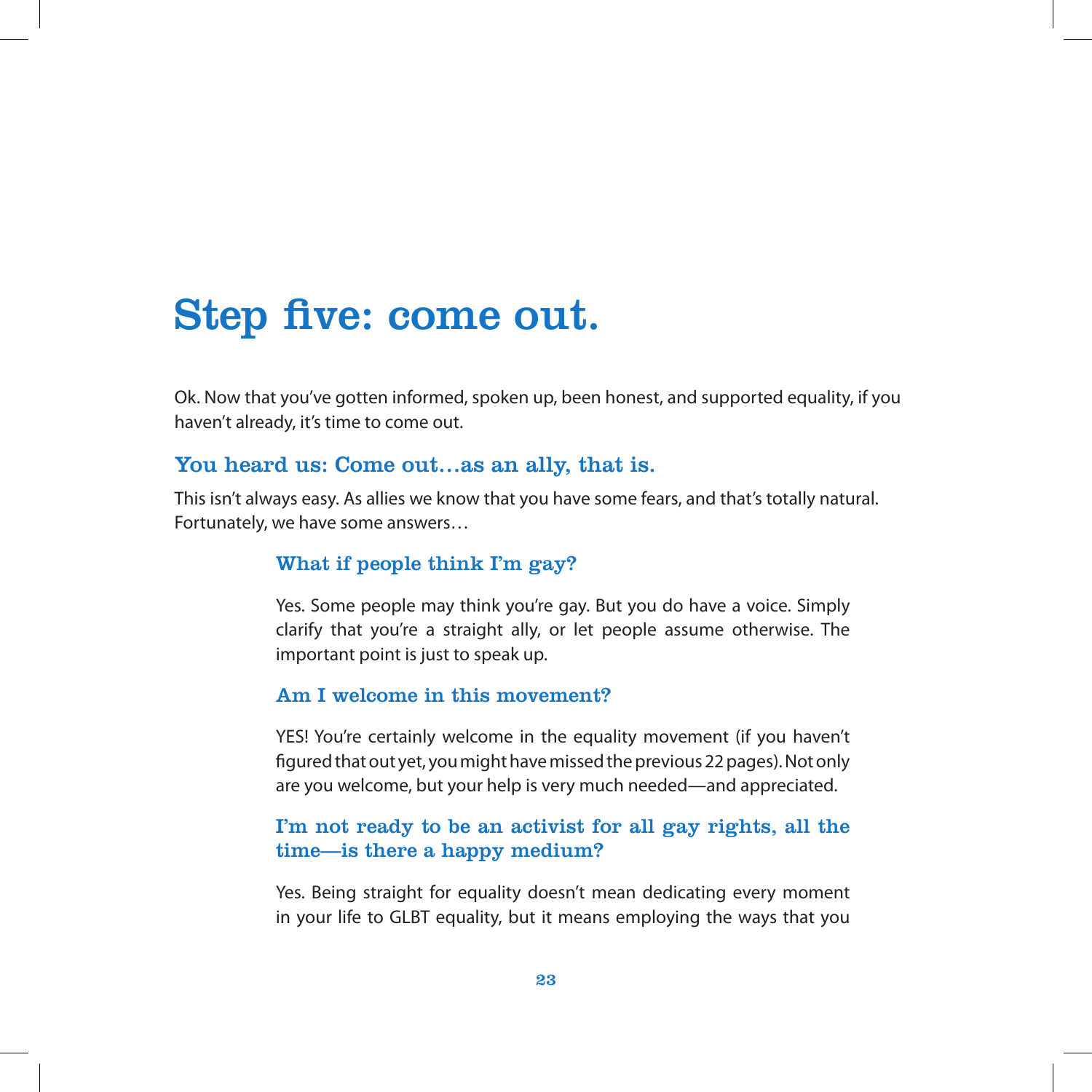can contribute. They're all valid, they all make an impact, and they help whenever you feel comfortable using them. Hopefully, as you learn more and become more comfortable with your role as a straight ally, you'll speak up more frequently, but every bit of help you give is moving equality forward, and that's what matters.

#### Stumbling Block: "What if people think I'm gay too?"



Jacinda, 30, said, "I debated for weeks if I should put a rainbow sticker up in my cubicle at work. I know it sounds silly, but I was afraid that I'd never get another date at work again. Would everyone assume I'm a lesbian?

But once I did it, I realized that something so small made a huge difference it started great conversations, several people told me that they have gay kids or siblings, and I can't even tell you how many people came out to me. I'm really glad that I did it."

Do you feel like your workplace is super-inclusive? Is your school very GLBT-friendly and already have a gay-straight alliance? That's great news, but everyone can still use a reminder. Little things like visual images (like our Straight for Equality postcards that you can order or download from straightforequality.org) or big things like your comments can help keep people paying attention to equality—and how it can be challenged. Until there's no need for a program like Straight for Equality, your contributions as a straight ally are needed and valued.



#### Phone-a-Friend: Resources for the Overachievers

Are you an A-student? Have you already been doing the things in this booklet? Ready to take the next step and do more? Check out the **Straight** for Equality website at straightforequality.org where you can learn more strategies, find additional information, get Straight for Equality merchandise, and connect with other allies.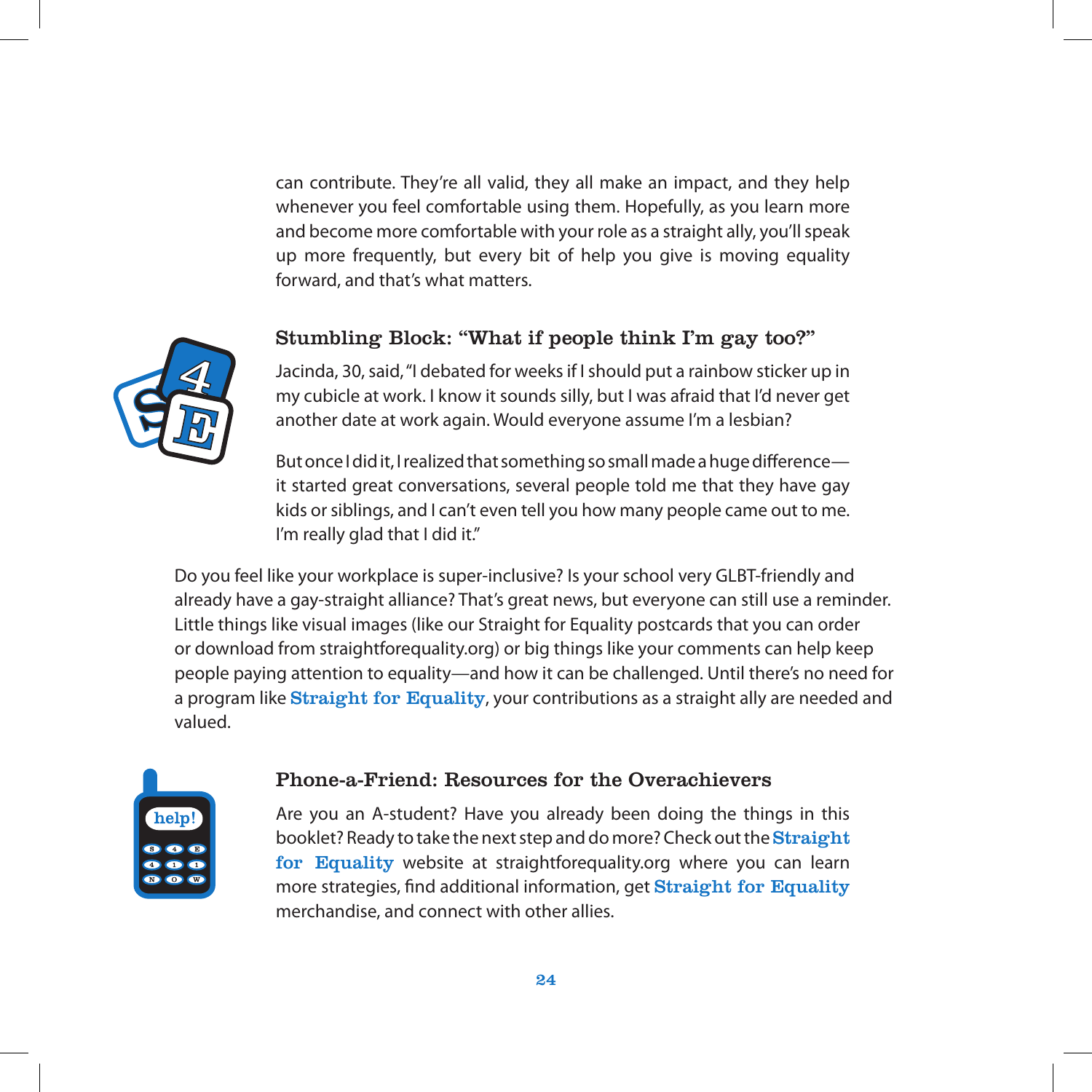Once they're out and proud, some people want to take their voices as straight allies for equality to the next level. This isn't a requirement, but it is certainly a great help.

Remember that the way you vote in local and national elections makes a huge impact on GLBT equality. What happens in a county election, for example has an influence on what happens inside our churches, schools, and offices.

If you'd like to learn more about how to make a difference through advocacy, we encourage you to visit Straight for Equality's "parent" organization, PFLAG, at www.pflag.org and click on Advocacy, then Issues.



#### Your Invitation: Sign on!

One excellent way to demonstrate and formalize your commitment to equality is to sign the **Straight for Equality** pledge.

To get more tips, and to read the pledge and make the commitment, visit straightforequality.org/pledge today. When you sign the pledge, you'll receive updates, information on opportunities, and learn about more ways to get involved as a straight ally.

#### SO…what now?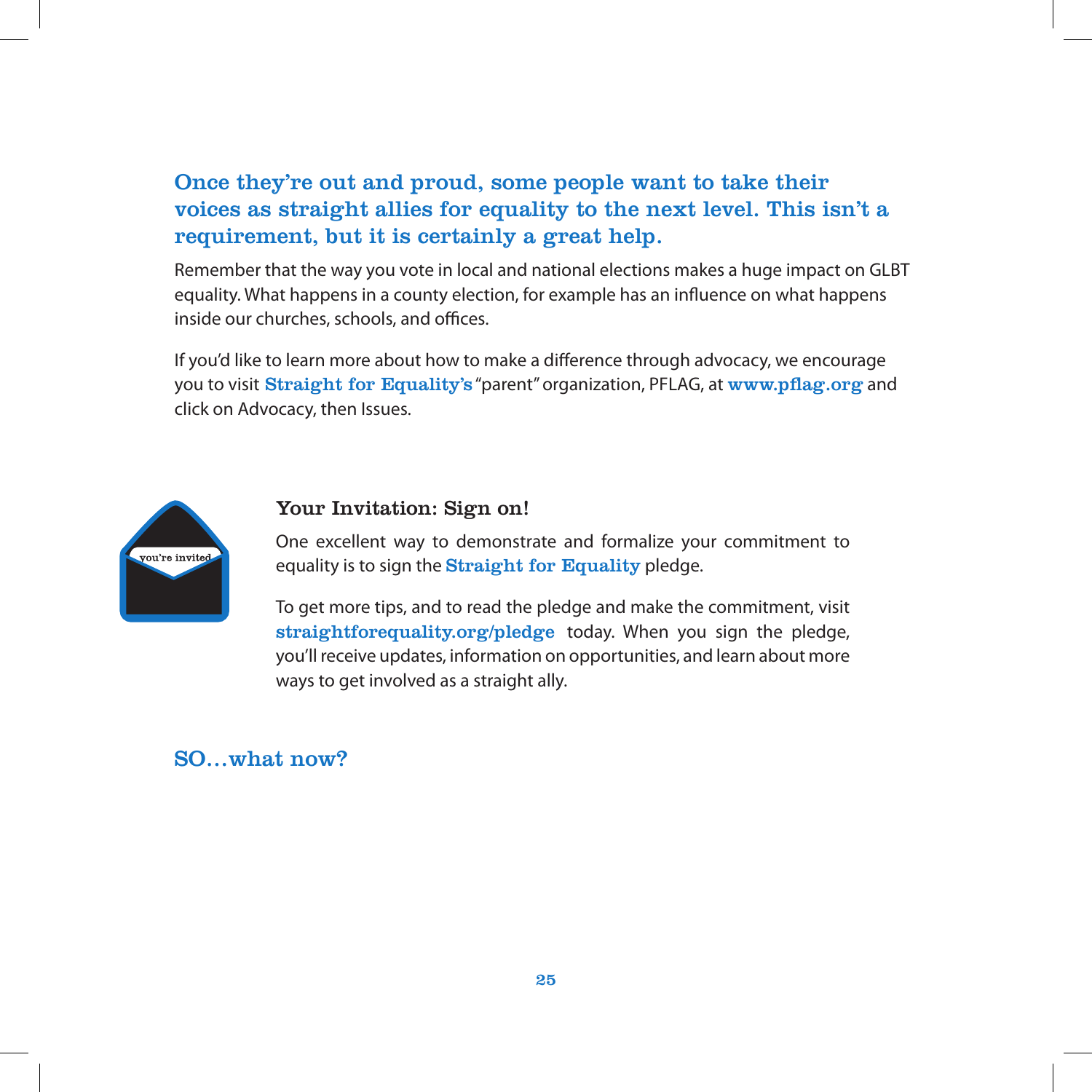### All allied up and feeling like there's nowhere to go?

We've got some next steps for you.

#### 1. Go to straightforequality.org and find out what's new.

While you're there, you'll be able to access the latest news and resources from the **Straight for Equality** team, tell us what you think about the program and how you're doing, and even invite us to come speak at your workplace, school, organization, or place of worship.

#### 2. Tell a friend: Don't keep this info to yourself.

Being an ally gets easier—and we all get closer to equality—as we increase our numbers. Know someone who you think will be interested? Pass this booklet along or send them the link to the **Straight for Equality** website. Get them to sign the **Straight for Equality** pledge, too.

If you know someone with a GLBT family member remember, they can help too! Let them know about Straight for Equality and PFLAG as well. Parents, Families and Friends of Lesbians and Gays (PFLAG) is a great source for support, education and advocacy for the family members and friends of GLBT people. We can all play a role, but getting the right resources to do it is critical. PFLAG and **Straight For Equality** are those resources!

#### 3. Do something!

What more can we say? The first time can be hard, but we promise it will be rewarding. This is only the beginning.

Keep coming back to straightforequality.org to learn more about specific programs and resources that we're developing—like Straight for Equality in the Workplace—to help promote equality everywhere.

Stay connected…and keep moving equality forward. We can't do it without you.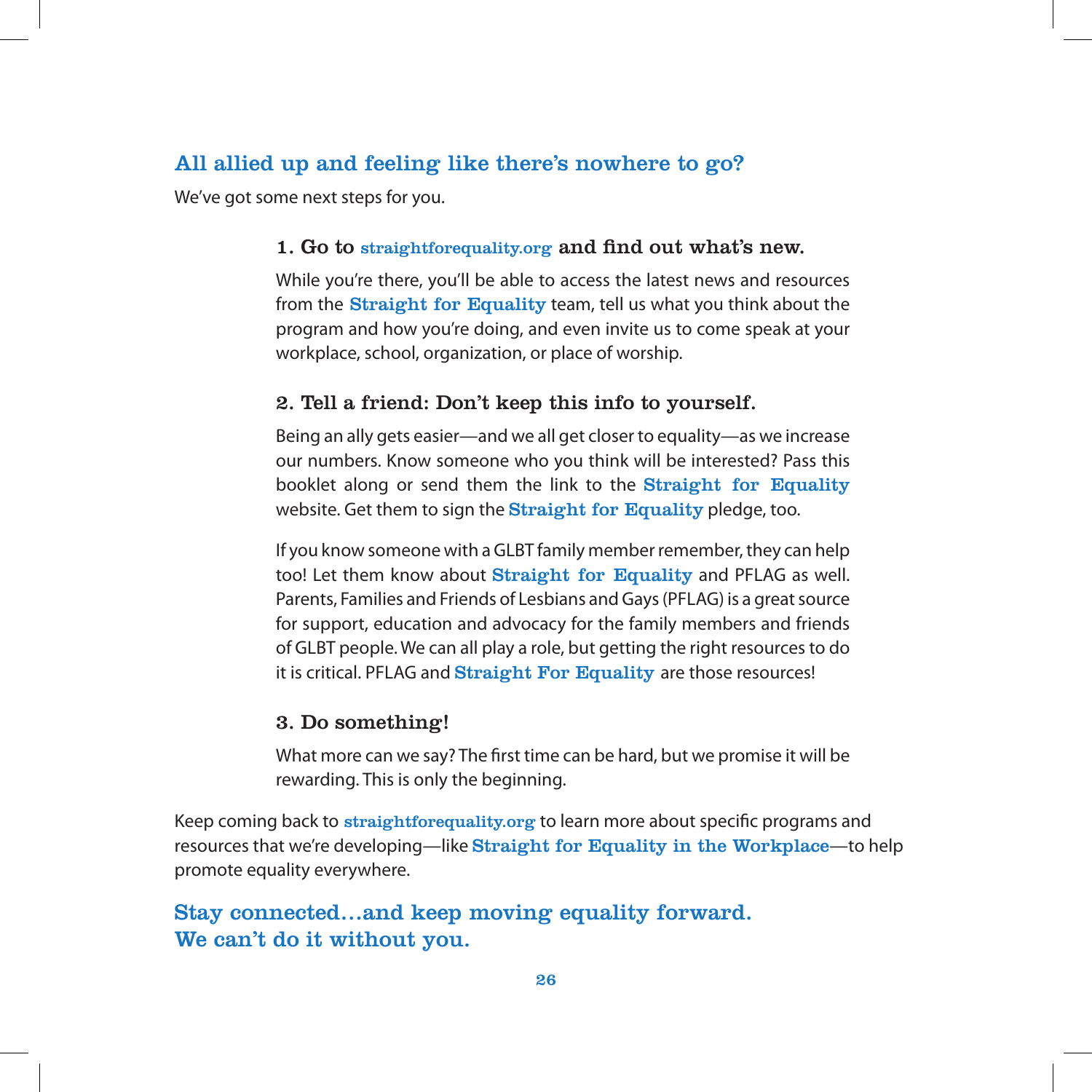the incredibly detailed honest forthright fully comprehensive completely blunt shockingly simple wonderfully helpful and witty exposition on a topic that sometimes makes people blanch but really shouldn't because this compelling open and straight to the point (no pun intended) little publication will demystify the secret world of gay people and be your tried and trusted guide to being a straight ally

Copyright ©2007 Parents, Families and Friends of Lesbians and Gays (PFLAG) National

All rights reserved. This publication is available online for download or purchase at www.straightforequality.org.

Looking for more information? Visit the Straight for Equality website at www.straightforequality.org to get the latest news or click "Contact Us" to send a note. (We'd love to hear from you...)